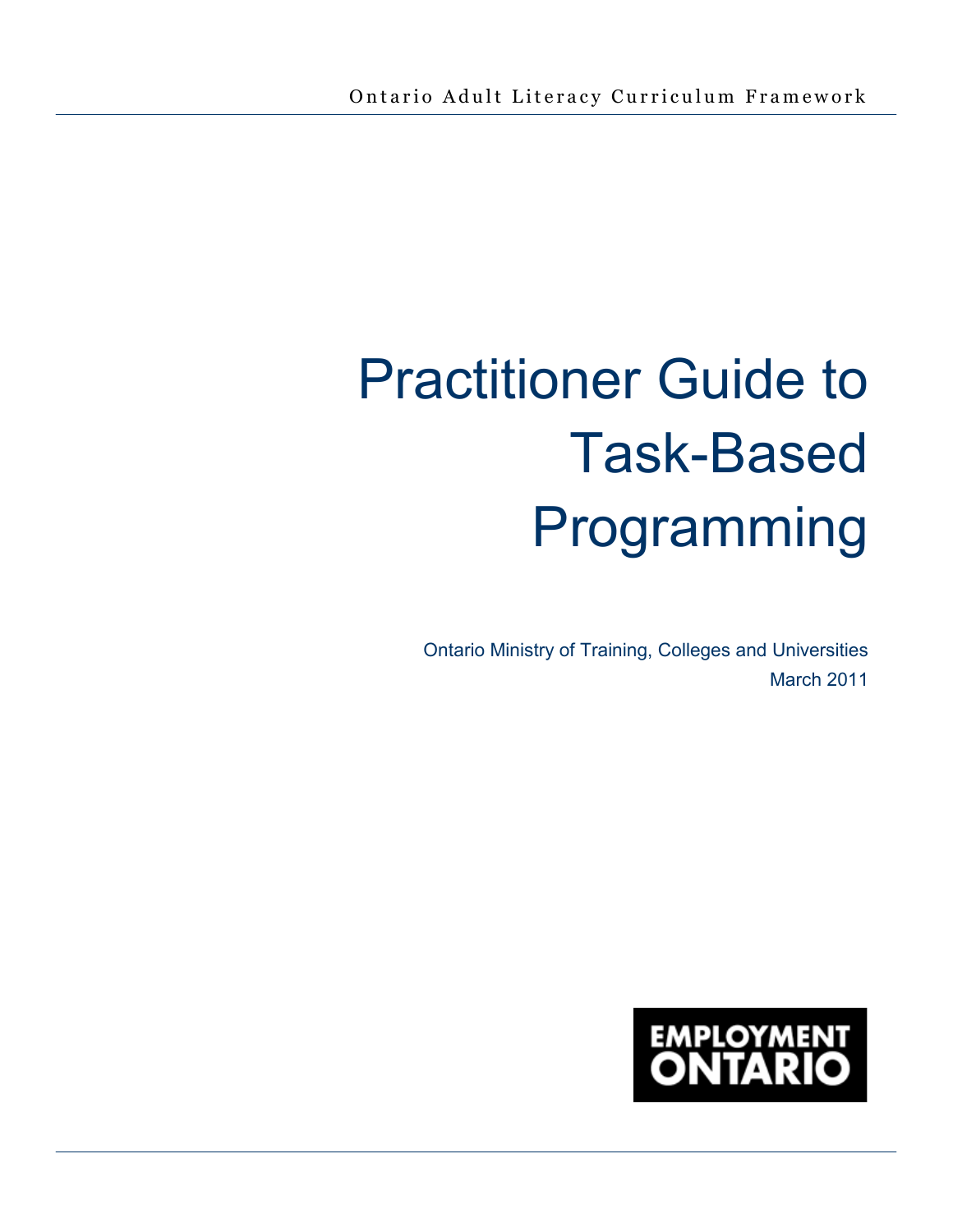# Contents

| Understanding Task-based and Skills-based Approaches to Literacy Programming 19        |  |
|----------------------------------------------------------------------------------------|--|
| Program processes reflecting a predominantly task-based or a skills-based approach  19 |  |
|                                                                                        |  |
|                                                                                        |  |
|                                                                                        |  |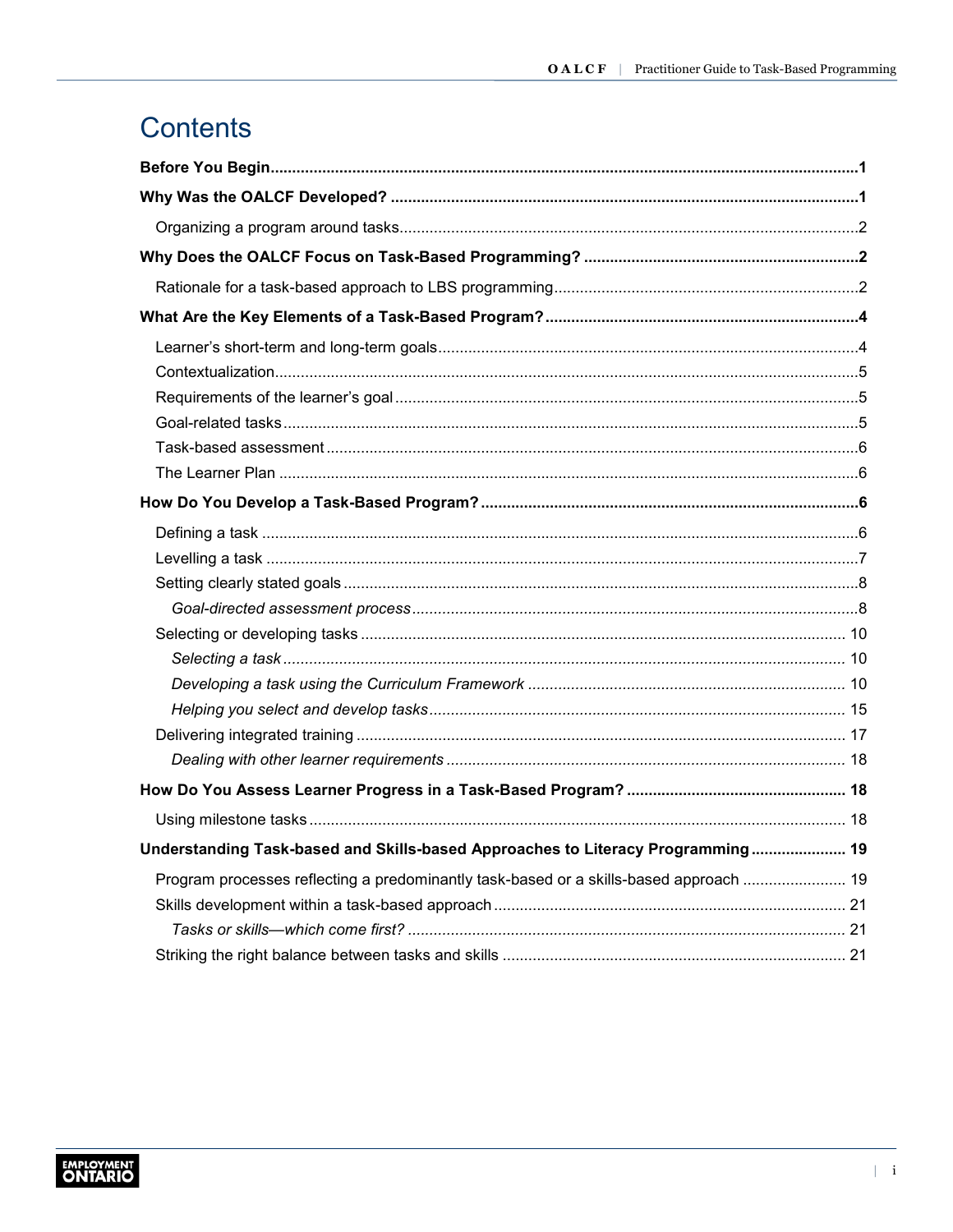# <span id="page-2-0"></span>Before You Begin

The following four background papers available on the OALCF website provide an in-depth exploration of the key components that have shaped the development of the Ontario Adult Literacy Curriculum Framework (OALCF):

- 1. *Curriculum Framework: Conceptual Foundation* [\(http://www.tcu.gov.on.ca/eng/eopg/publications/OALCF\\_Curriculum\\_Framework\\_Conceptual\\_Fo](http://www.tcu.gov.on.ca/eng/eopg/publications/OALCF_Curriculum_Framework_Conceptual_Foundations_March_2011.pdf) undations March 2011.pdf), describing the development of the competency-based curriculum framework
- 2. *Foundations of Transition-Oriented Programming* (http://www.tcu.gov.on.ca/eng/eopg/publications/OALCF\_Foundations\_of\_Transition-[Oriented\\_Programming\\_March\\_2011.pdf\), describing learner transitions within the co](http://www.tcu.gov.on.ca/eng/eopg/publications/OALCF_Foundations_of_Transition-Oriented_Programming_March_2011.pdf)ntext of goal-directed and contextualized learning
- 3. *Foundations of Assessment* [\(http://www.tcu.gov.on.ca/eng/eopg/publications/OALCF\\_Foundations\\_of\\_Assessment\\_March\\_2](http://www.tcu.gov.on.ca/eng/eopg/publications/OALCF_Foundations_of_Assessment_March_2011.pdf) 011.pdf), focusing on the importance of different assessment approaches
- 4. *Foundations of Learning Materials* [\(http://www.tcu.gov.on.ca/eng/eopg/publications/OALCF\\_Foundations\\_of\\_Learning\\_Materials\\_M](http://www.tcu.gov.on.ca/eng/eopg/publications/OALCF_Foundations_of_Learning_Materials_March_2011.pdf) arch 2011.pdf), exploring context-rich program content

The OALCF has been developed to include all the features of competency-based programming, including

- competencies
- assessment
- learning materials
- learner transitions to employment, further education and training, or independence

These features are described in the papers above.

The Curriculum Framework is comprised of six competencies that organize learning content and describes proficiency using three levels of performance.

To get the most out of reading this guide, please read *Introducing the Curriculum Framework (*[http://www.tcu.gov.on.ca/eng/eopg/publications/OALCF\\_introducing\\_the\\_CF\\_Mar\\_11.pdf](http://www.tcu.gov.on.ca/eng/eopg/publications/OALCF_introducing_the_CF_Mar_11.pdf)) accessible from the "Understanding the Curriculum Framework" page on the OALCF website, and review the competencies.

# Why Was the OALCF Developed?

The purpose of the new OALCF is to support service providers in developing programming that links literacy learning to a learner's literacy use at home, in the workplace, in the community, and within other learning situations. The OALCF helps answer the learner's question "*Why am I learning this?"*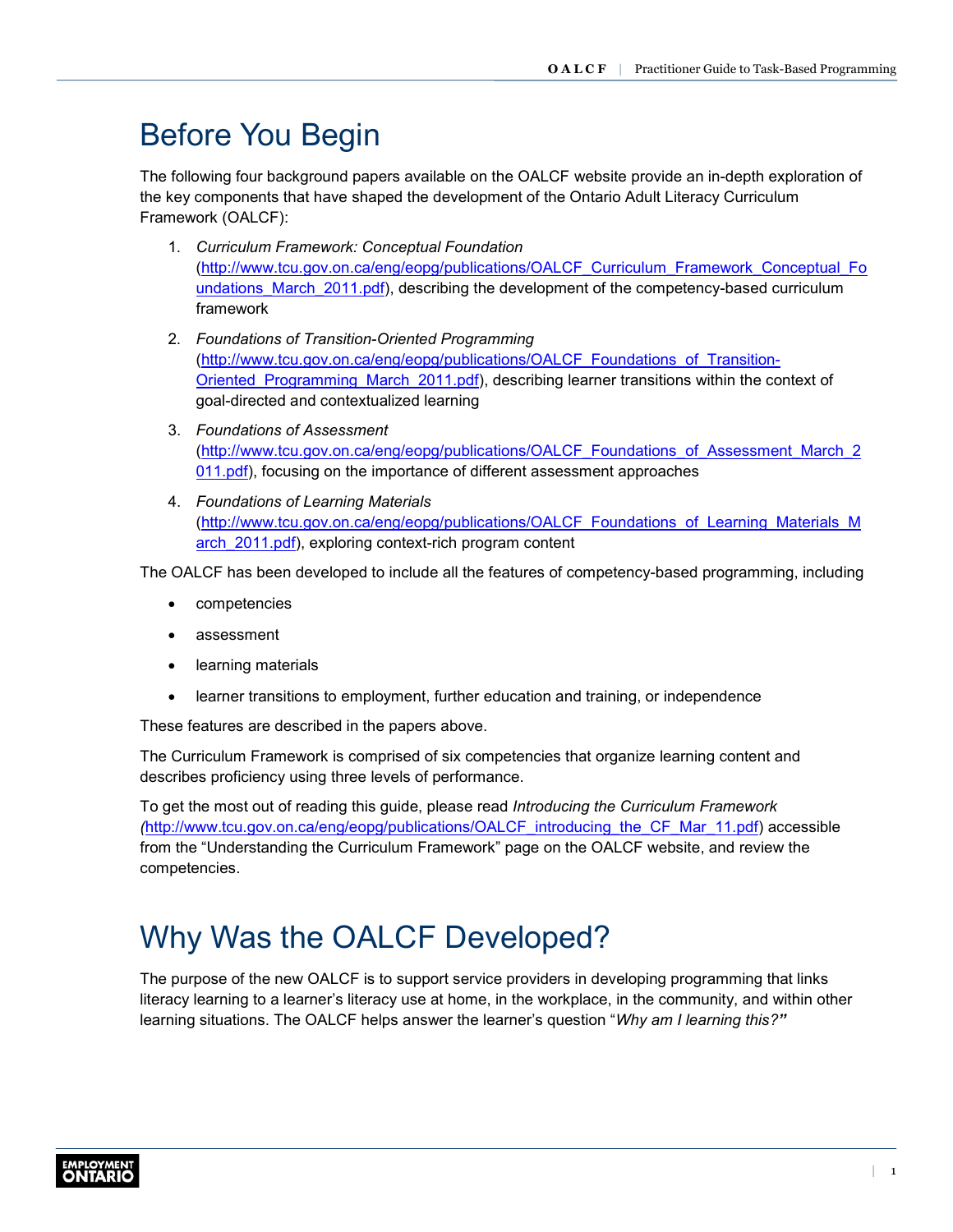<span id="page-3-0"></span>The OALCF also supports literacy practitioners as they deliver programming to help learners develop and use the appropriate skills, knowledge, and behaviours to meet their interests and goals. It helps answer the practitioner's question "*What do I need to teach?"*

Finally, the OALCF's competency- and task-based approach to programming helps practitioners and learners make clear connections between literacy development and the real-life tasks that learners perform in work, learning, and community contexts—authentic tasks that reflect the learners' needs, interests, and goals. By providing criteria and standards against which these tasks can be easily understood, the OALCF helps answer the external stakeholder's question *"What does a person achieve in a literacy program?"*

# Organizing a program around tasks

A program that is organized around tasks is important for learners, service providers, stakeholders, and the Ministry of Training, Colleges and Universities (MTCU) for the following three reasons:

- 1. **A task can be understood in real-life terms**. Tasks related to a learner's goal enable the learner to see the connection between the learning that occurs in the goal-directed LBS Program and the application of that learning in everyday activities.
- 2. **A task can be levelled**. You can analyze a task's underlying complexity using the task and performance descriptors, indicators, and task examples in the Curriculum Framework. Analyzing both the qualities of the task itself and the observable characteristics of learner performance will help you determine the level of a task. The levelling of a task also provides a clear and easy way for learners and delivery agencies to talk about progress and achievement with other LBS providers and stakeholders.
- 3. **A task can be assessed**. The ability to level tasks brings greater consistency to assessment. Province-wide consistency in the assessment of learner progress is necessary for an accurate accounting of the overall success of the LBS Program, an important consideration for government and the public.

# Why Does the OALCF Focus on Task-Based Programming?

The Literacy and Basic Skills (LBS) Program is learner-centred, goal-directed, and transition-oriented. Its overarching purpose is for learners to develop the knowledge, skills, and behaviours they need to achieve their goals at home, at work, in educational settings, and in the community. The OALCF explicitly supports the achievement of these outcomes by focusing on how learners use what they have learned for specific purposes.

Through the LBS Program, learners can acquire the missing skills, knowledge, and behaviours necessary for moving on to other goals. However, a commitment to learning may be a challenge for many adults who have other responsibilities. Therefore, to inspire persistent participation, a literacy program must connect to something meaningful. A task-based approach related to learners' goals provides the necessary motivation for learners to stay in the LBS Program long enough to succeed.

# Rationale for a task-based approach to LBS programming

The following seven principles underlie the task-based approach of the OALCF: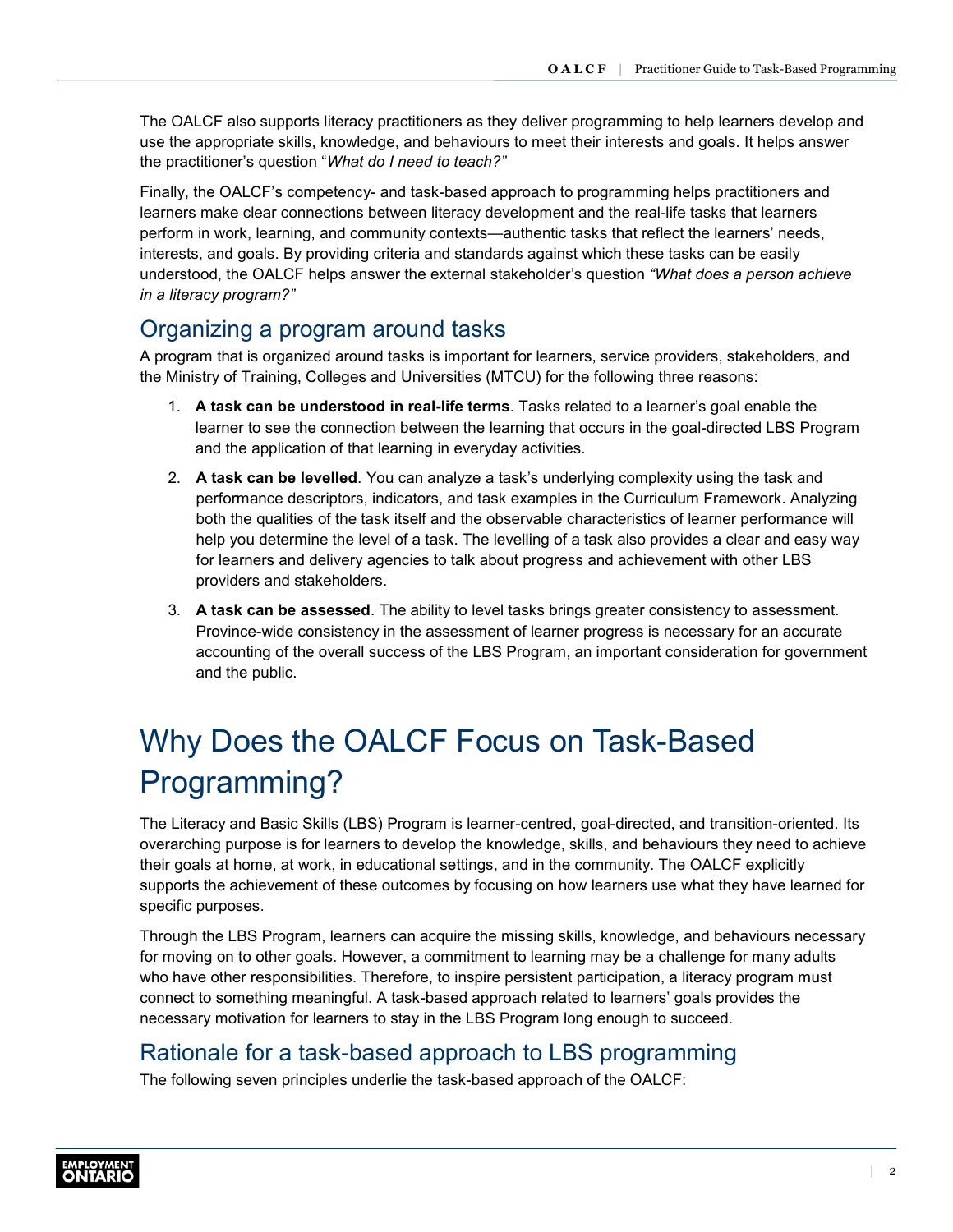1. **Task-based programming is an effective methodology to help learners use their literacy abilities.** Research confirms that knowledge is better retained when it is applied and integrated into daily practice.

> It is not only the learning of skills and competencies in the classroom that is crucial to the success of literacy programs, but also their application in everyday private and occupational life … the economic and social benefits of literacy do not spring from learning skills literacy but from using literacy skills**.** I would argue that virtually no-one has benefited from learning literacy skills; people only benefit from using their literacy skills to achieve some purpose.

*Professor Alan Rogers, Director of Education for Development for DVV International, the Institute for International Cooperation of the German Adult Education Association<sup>1</sup>*

- 2. **Task-based programming is consistent with the principles of adult learning.** Because adults live in a task-driven world and are, either by choice or of necessity, practical "doers," a task-based approach to learning has a particular appeal. Adults are more highly motivated by program content that is immediately relevant and applicable.
- 3. **A task-based approach builds on successful LBS practices.** Most LBS delivery agencies are already implementing various aspects of task-based programming. For example, many Learner Plans organize learning by tasks, and most programs use task-based demonstrations for initial, ongoing, and exit assessments.

Over the years, a wide range of task-based learning materials and resources have become available to programs through field research and development projects. To access the extensive number of high quality products developed in Ontario, please visit the website for the Ontario Literacy Coalition at<http://www.on.literacy.ca>or for La Coalition ontarienne de formation des adultes at [http://www.coalition.ca.](http://www.coalition.ca) You will find a complete list of all the LBS Support Organizations that have developed learner and practitioner resources.

- 4. **The OALCF supports the common assessment of learner progress.** The Curriculum Framework supports a consistent interpretation of learner progress through the levelling of tasks. In time, a set of standardized, goal-related tasks that indicate a learner's progress towards goal completion (milestone tasks) will be used for program accountability. Using the kind of standardized criteria found in the Curriculum Framework to create and level tasks is the only way to ensure that a task-based approach is credible in educational, training, or employment settings.
- 5. **Task-based programming supports fair assessment practices.** By using a task-based approach in day-to-day programming, learners are
	- better prepared to perform well on task-based assessment activities, such as literacy assessments, demonstrations, and on-the-job assessments
	- more aware of the applicability of their learning and their capacity to use literacy in authentic and meaningful settings

<sup>1</sup> "Some Contemporary Trends in Adult Literacy from an International Perspective," accessed from: [www.iiz-dvv.de/index.php?article\\_id=471&clang=1](http://www.iiz-dvv.de/index.php?article_id=471&clang=1) on March 1, 2011.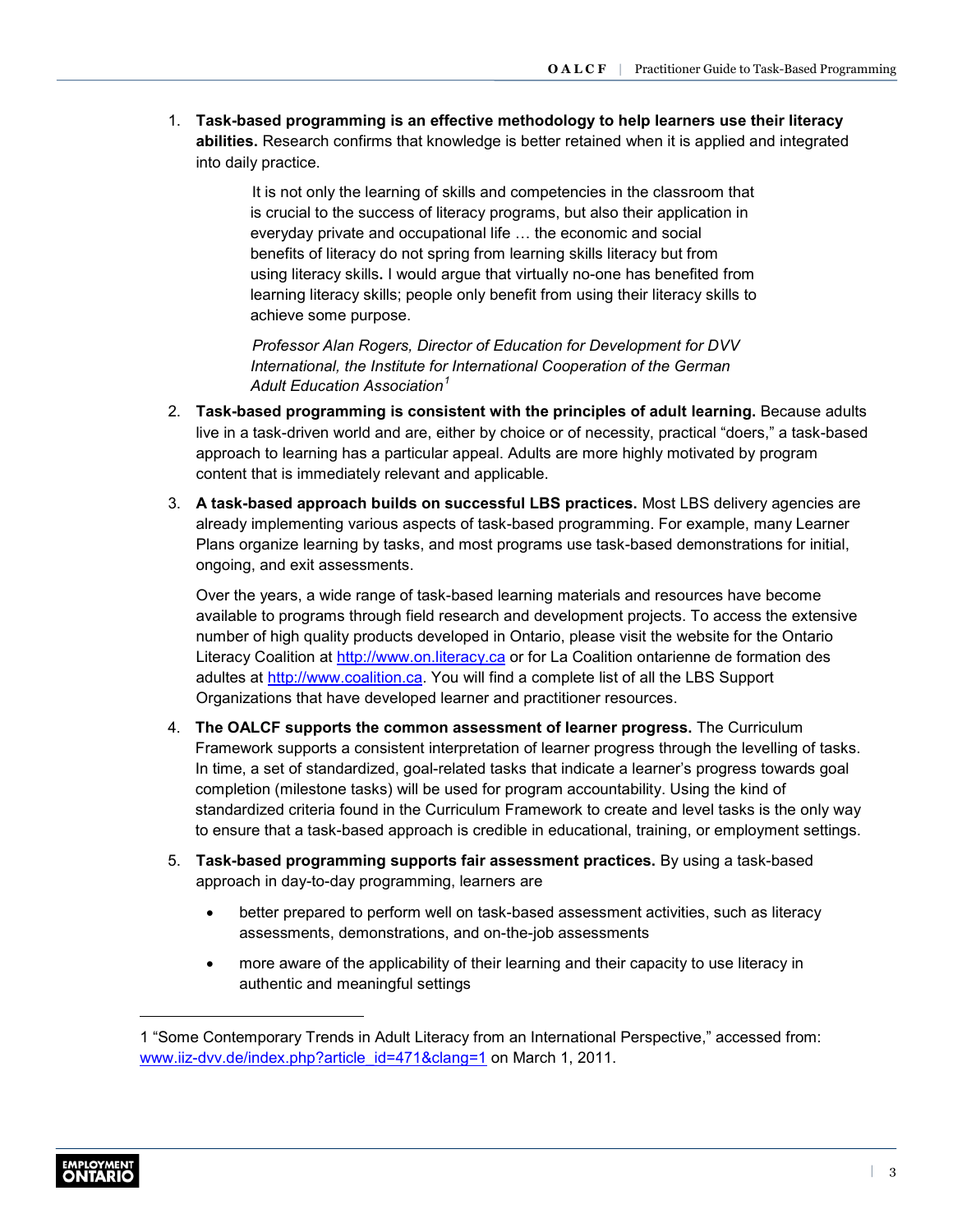- better able to recognize goal completion and their readiness to transition out of the LBS Program
- <span id="page-5-0"></span>6. **The OALCF Levels are informed by the same factors that drive task complexity at the Essential Skills Levels 1, 2, and 3**. Because the three OALCF Levels are informed by the same factors that drive task complexity in Essential Skills (ES) Levels 1, 2, and 3, LBS practitioners can draw upon the wealth of Essential Skills-related information and resources to enhance their programs. Resources are available both provincially and nationally. Two important sources are
	- the Ontario Skills Passport/Passepost Competenes de l'Ontario website at <http://skills.edu.gov.on.ca/OSPWeb/jsp/en/login.jsp>
	- the Human Resources and Skills Development Canada website at <http://www.hrsdc.gc.ca/>
- **7. A task-based approach provides familiar language to describe the performance of everyday tasks.** The Curriculum Framework supports the use of a common, easily understood language that stakeholders can use when referring clients**.**

# What Are the Key Elements of a Task-Based Program?

A task-based program is comprised of the following six key elements:

- 1. the learner's short-term and long-term goals
- 2. contextualization
- 3. the requirements of the learner's goal
- 4. goal-related tasks
- 5. task-based assessment
- 6. the Learner Plan

### Learner's short-term and long-term goals

A learner's *short-term goal* is the goal the learner will achieve while in the LBS Program. The short-term goal describes what the learner will be able to do at the end of his or her involvement with the LBS delivery organization. On the other hand, a learner's *long-term goal* is the learner's goal path, where the learner wants to go, or transition to, after the LBS Program. Within the OALCF, the five goal paths are

- 1. Employment
- 2. Apprenticeship
- 3. Secondary School Credit
- 4. Postsecondary
- 5. Independence

A learner's short-term and long-term goals should

• be set by the learner with help from the practitioner, where necessary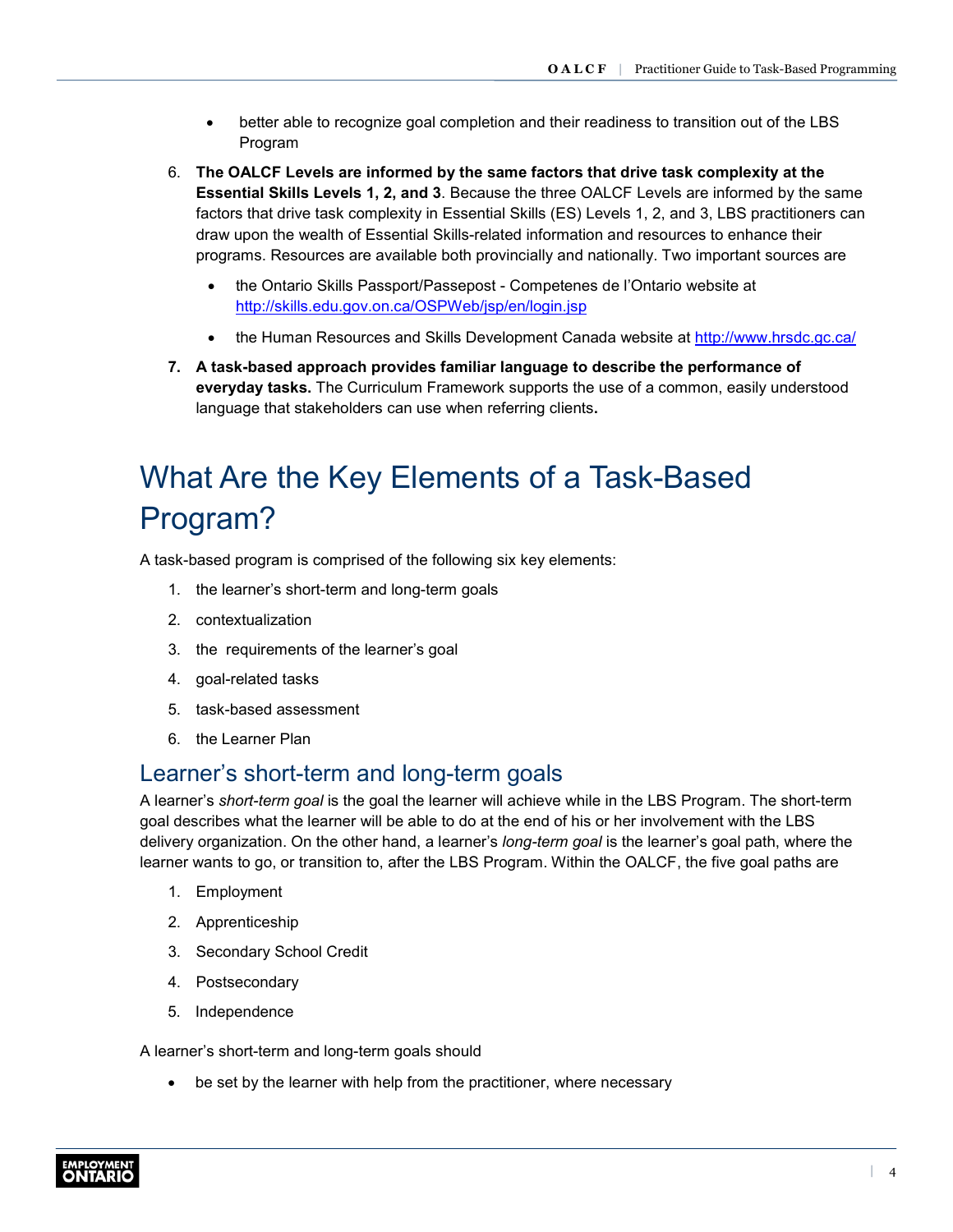- <span id="page-6-0"></span>• be specific, measurable, achievable, realistic, and timely
- consider the learner's current knowledge, skills, and behaviours
- be detailed in a Learner Plan so that instructional objectives are clear
- be monitored for learner progress and revised, when necessary
- include, when available, milestone tasks as key indicators of progress

### Contextualization

Context is a significant factor in developing appropriate programming for learners. The contexts of culture, language, and goal influence program content, tasks, and delivery. The LBS Program focuses on the literacy needs of four cultural and linguistic groups: anglophone, Deaf, francophone, and Native. Since cultural and linguistic contexts shape a learner's knowledge, experience, values, and norms, these contexts must be considered to maximize learner success.

For additional information about cultural considerations for each of the four cultural and linguistic groups, please read *Supplemental Tasks for Practitioners*

[\(http://www.tcu.gov.on.ca/eng/eopg/publications/OALCF\\_Supplemental\\_Tasks\\_Mar\\_11.pdf](http://www.tcu.gov.on.ca/eng/eopg/publications/OALCF_Supplemental_Tasks_Mar_11.pdf)), accessible from the "Understanding the Curriculum Framework" page on the OALCF website.

### Requirements of the learner's goal

The context of the learner's goal path involves understanding the particular requirements of the learner's next-step destination—critical information for developing culminating tasks to prepare learners to transition successfully. Contextualization is present when you ensure that tasks are both culturally and linguistically appropriate and are directly related to the learner's goal.

### Goal-related tasks

Goal-related tasks are learning activities that reflect actual literacy use and purposes. For example, goal paths leading to further education and training require a particular concentration on skills development to equip learners for the demands of an academic learning environment. For these goal paths, tasks will focus on activities that support life as a successful student. Examples of goal-related tasks linked to student success include

- taking notes from a lecture
- preparing for tests and exams
- conducting research
- working with other students on a project
- locating the right resources in a library

The employment goal path, as another example, will have tasks that focus on activities supporting life as a successful worker. Tasks that might link to a worker's success include

- finding information from a wide range of document types
- writing short notes to explain or provide instructions
- reading spatial diagrams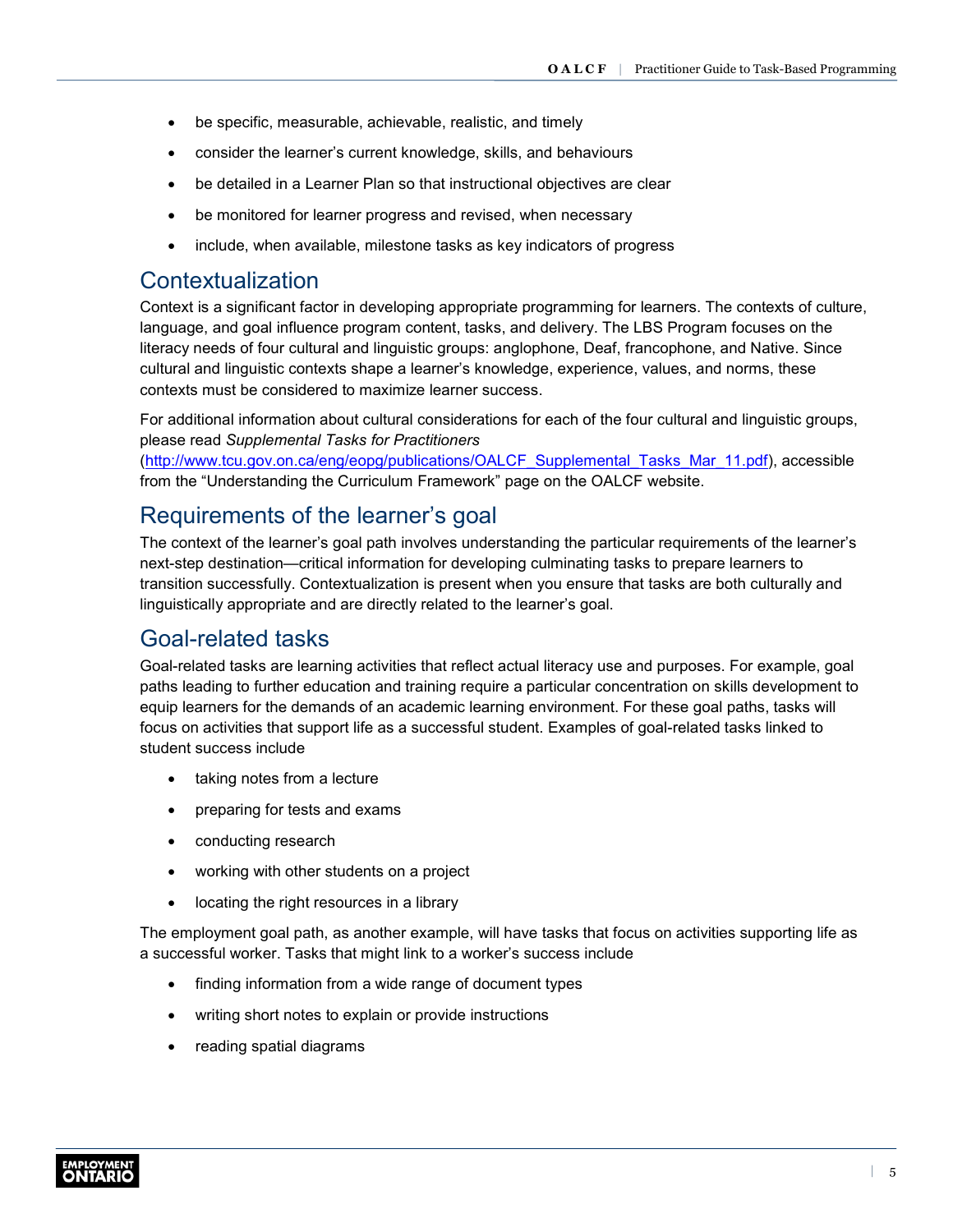# <span id="page-7-0"></span>Task-based assessment

Task-based assessment evaluates the learning that has occurred through task-based instruction. Taskbased assessment

- includes authentic materials, such as graphs or charts
- is based on authentic applications--something a learner would actually do in the world outside the LBS Program
- requires performance that is measurable

#### Please read *Selected Assessment Tools*

[\(http://www.tcu.gov.on.ca/eng/eopg/publications/OALCF\\_Selected\\_Assessment\\_Tools\\_Mar\\_11.pdf](http://www.tcu.gov.on.ca/eng/eopg/publications/OALCF_Selected_Assessment_Tools_Mar_11.pdf)) accessible from the "Linking Assessment to the OALCF" page on the OALCF website, for more information about task-based assessment and assessment, in general.

### The Learner Plan

The development of an effective Learner Plan depends upon accurate goal setting and your ability to select or develop appropriate tasks related to the learner's short-term goal. The Learner Plan describes the learning that will prepare a learner for her or his next steps. It

- specifies the learner's goal path, or long-term goal
- includes key indicators of goal achievement, or the learner's short-term goal
- includes key indicators of the learner's readiness to transition
- identifies required learner supports, service coordination, or referrals
- details program elements, such as tasks and the related development of skills, knowledge, and behaviours necessary for the learner to achieve her or his short-term goal
- maps out how the instructional elements will be met in the time the learner can commit
- identifies an assessment strategy
- provides information for tracking learner progress—information that corresponds to the requirements of the learner's short-term goal

# How Do You Develop a Task-Based Program?

Developing a task-based program involves setting clearly stated goals, selecting or developing tasks, and delivering integrated training, while taking into account other learner requirements.

# Defining a task

Within the OALCF, a *task* is an activity that has a particular purpose and an authentic application. For example, you may ask a learner to

- discuss with other learners lecture notes on the different causes of foodborne illnesses
- fill out an application form for an apartment rental
- create a study schedule to prepare for a Certificate of Qualification exam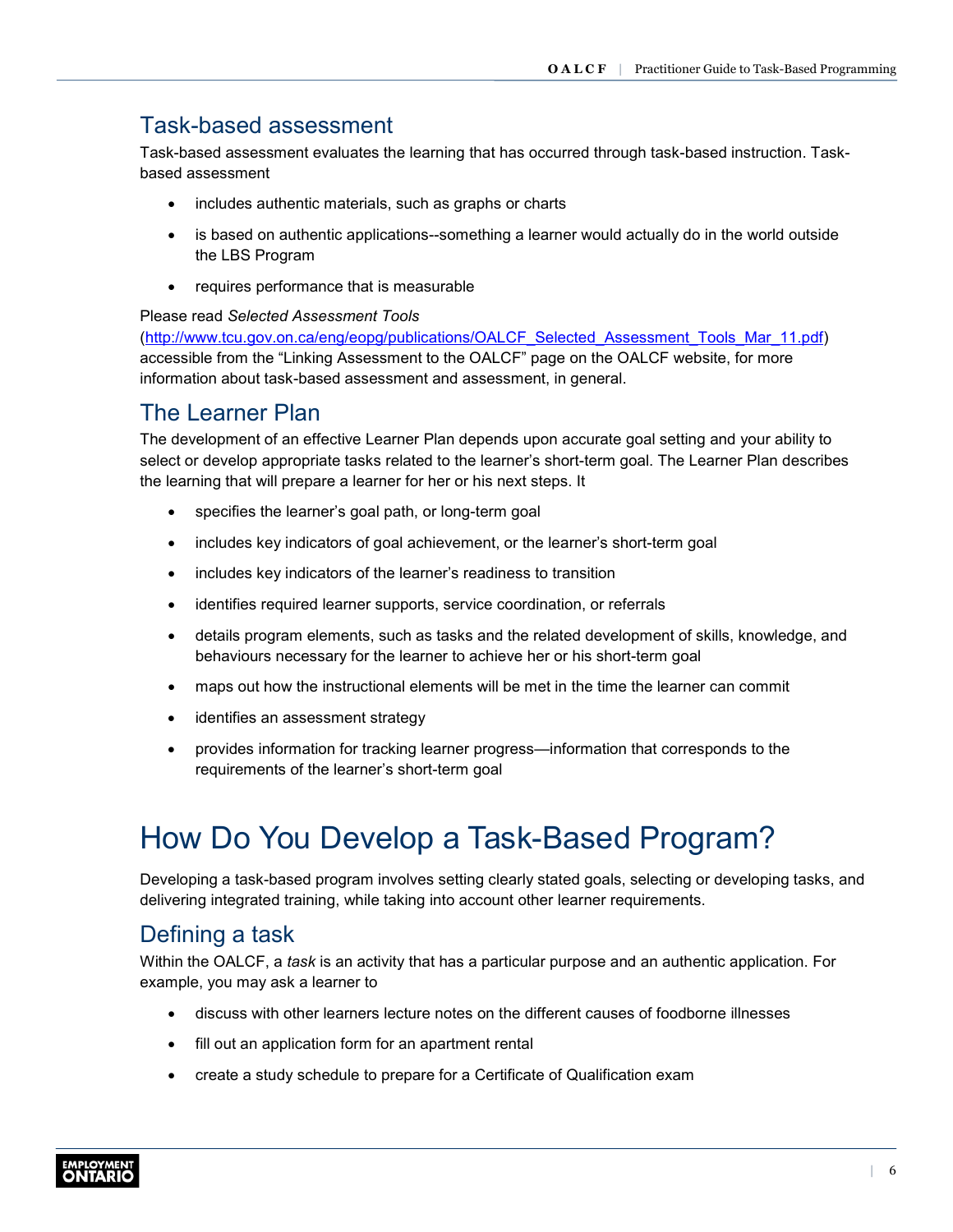- <span id="page-8-0"></span>• Meet with the college financial aid representative to find out the eligibility criteria and application process for an Ontario student loan
- check her or his work schedule to confirm days, times, and assigned duties

Typically, tasks have the following two essential elements:

- 1. a specified action or activity what a person is asked to do
- 2. a stated purpose or anticipated outcome why a person is asked to perform the task

#### *Example*

| Task                      | Scan a work order to locate a customer's contact information |  |  |
|---------------------------|--------------------------------------------------------------|--|--|
| <b>Action or Activity</b> | Scan                                                         |  |  |
| <b>Purpose</b>            | Locating a customer's contact information                    |  |  |

In the above task statement, both the action and purpose are stated explicitly. However, in the task statement below, the purpose of the task is not stated, but it is clearly implied.

#### *Example*

| Task                      | Find the expiry date on a coupon                                                                                                             |  |
|---------------------------|----------------------------------------------------------------------------------------------------------------------------------------------|--|
| <b>Action or Activity</b> | Find                                                                                                                                         |  |
| <b>Purpose</b>            | The purpose is not explicitly stated, however, it is easy to figure out: you<br>want to know if you can still use a coupon to get a discount |  |

Authenticity is an important consideration when identifying tasks related to a learner's goal path. To determine authenticity, ask the question "*Is this activity something a learner would actually do outside the classroom?*" If the answer is "*Yes*," then the task is authentic.

### Levelling a task

Tasks can be levelled. The key to analyzing the level of task complexity is understanding the scale being used. For the OALCF, a task can be levelled by examining both the task descriptors and the performance descriptors in the curriculum framework. When levelling a task, you have to consider both performance and task criteria together.

Tasks developed for instructional purposes often behave in a more predictable manner; authentic tasks do not always align with all criteria. However, whether the task is developed or authentic, a strong pull usually exists towards one level or the next.

Example tasks included in the curriculum framework are written to demonstrate end-of-level performance. They provide examples to help you determine the level of a task.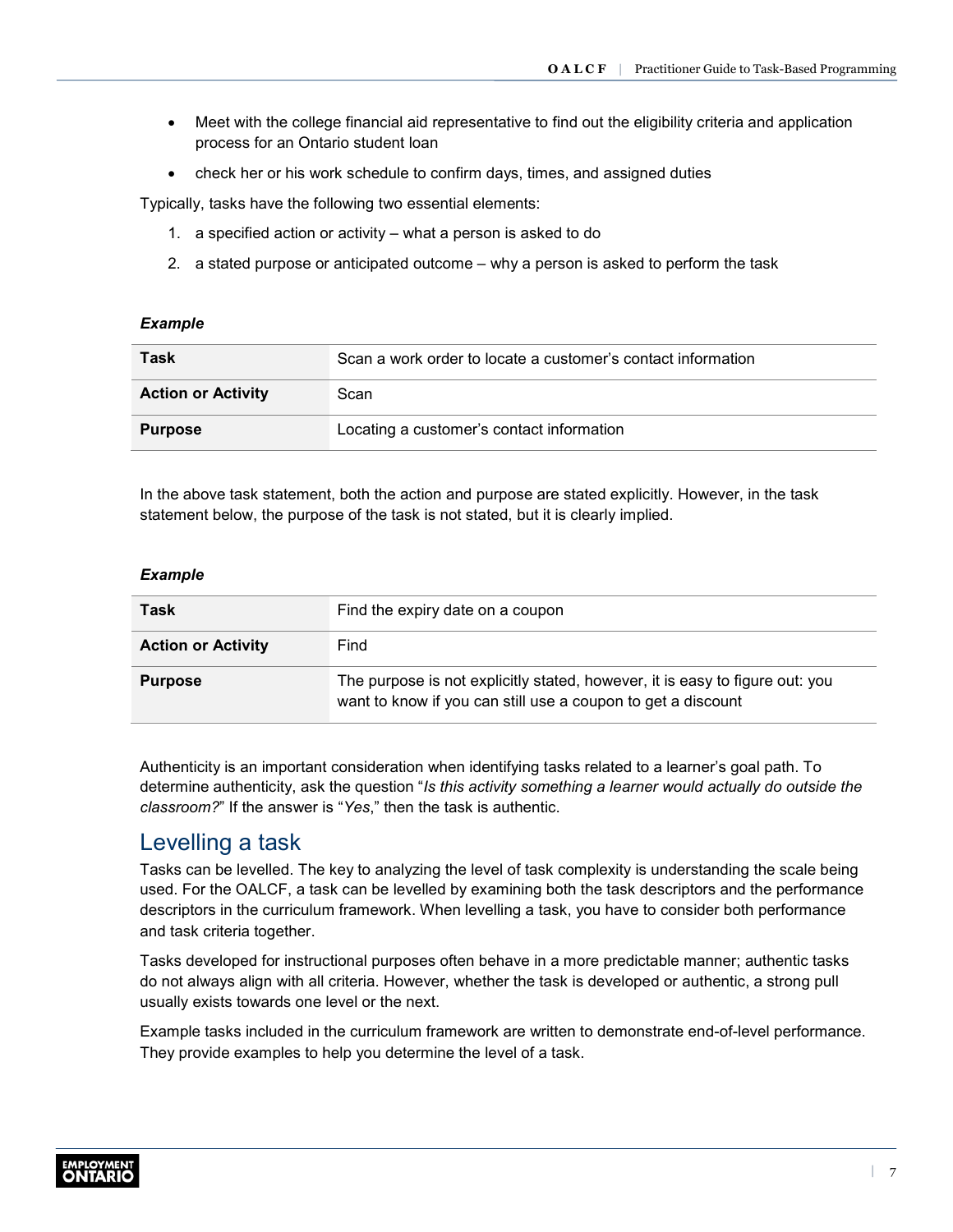# <span id="page-9-0"></span>Setting clearly stated goals

The development of quality task-based programming starts with effective goal setting. When using a taskbased approach, there must be a clearly stated goal from which meaningful and appropriate tasks can be identified. If a learner's goal is not clear, goal setting becomes the learner's first program activity. Goal setting, part of a goal-directed assessment process, drives the development of the learner's program. It helps the learner and you identify and clarify:

- the learner's goal path, or long-term goal—where the learner wants to go after exiting the literacy program
- the learner's goal, or short-term goal—what the learner wants to accomplish by coming to a literacy program
- goal completion—what the learner will be able to do that demonstrates a readiness to transition
- goal-related tasks—the tasks the learner will focus on in the program as well as the skills, knowledge, and behaviours required for task completion
- gaps you have identified during initial and ongoing assessment—the skills, knowledge, and behaviours needed by the learner to achieve her or his goal
- cultural considerations—what differences exist between the learner's cultural and linguistic strengths and the cultural and linguistic environment of the learner's chosen goal path

Goal setting with learners is already firmly embedded in LBS practice, and most agencies have their own policies and procedures related to it. The following chart summarizes the main steps in a goal-directed assessment process leading to the development of the Learner Plan.

### **Goal-directed assessment process**

| <b>Step for Practitioners</b>                                                                                                                                      | <b>What this Step Accomplishes</b>                                                                                                                                                                                          |  |
|--------------------------------------------------------------------------------------------------------------------------------------------------------------------|-----------------------------------------------------------------------------------------------------------------------------------------------------------------------------------------------------------------------------|--|
| <b>Step 1</b> Gather background information on the learner's                                                                                                       | Step 1 tells you whether or not your program can                                                                                                                                                                            |  |
| educational experience                                                                                                                                             | build upon the learner's identified<br>$\bullet$<br>strengths and transferable skills                                                                                                                                       |  |
| work experience                                                                                                                                                    |                                                                                                                                                                                                                             |  |
| transferable skills                                                                                                                                                | deal with obstacles and challenges that<br>$\bullet$<br>may seriously affect learner progress and                                                                                                                           |  |
| preferred learning style                                                                                                                                           | persistence                                                                                                                                                                                                                 |  |
| obstacles and challenges<br>Through the assessment process, gather as much<br>information as you can to inform your decisions about<br>the learner's program plan. | If your program does not currently meet either of<br>the above conditions, you will need to determine<br>how to best accommodate the learner's needs.<br>For example, you may be able to accommodate<br>the learner through |  |
|                                                                                                                                                                    |                                                                                                                                                                                                                             |  |
|                                                                                                                                                                    | a referral to another LBS delivery agency<br>$\bullet$<br>in your community, an agency better able<br>to meet the learner's needs                                                                                           |  |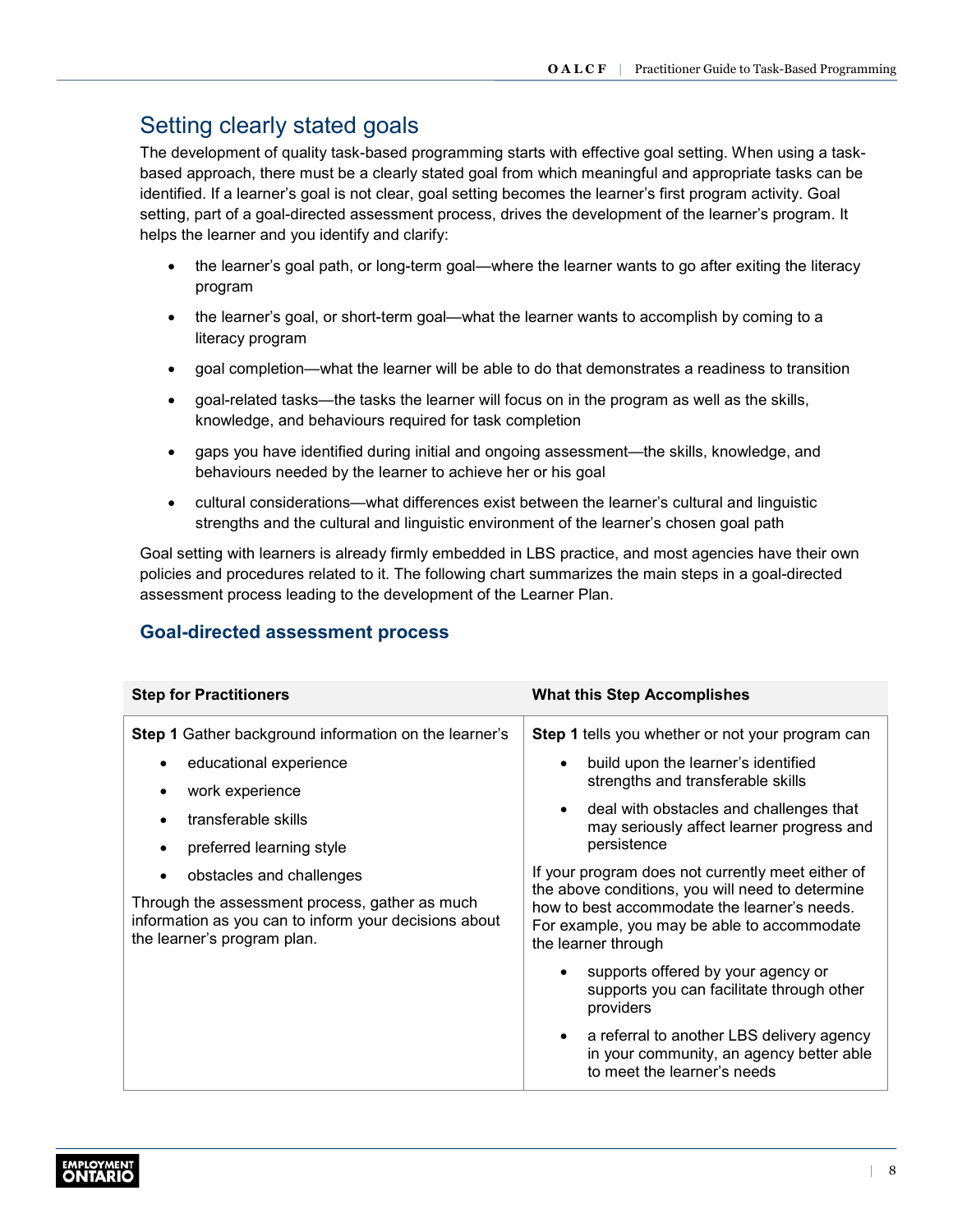| <b>Step for Practitioners</b>                                                                       | <b>What this Step Accomplishes</b>                                                                                                                |
|-----------------------------------------------------------------------------------------------------|---------------------------------------------------------------------------------------------------------------------------------------------------|
| Step 2 Identify the learner's                                                                       | Step 2 tells you what the                                                                                                                         |
| long-term goal, achievable after the LBS                                                            | learner's goal path is                                                                                                                            |
| Program<br>short-term goal, achievable in the LBS Program                                           | learner will be able to do at the end of the<br><b>LBS Program</b>                                                                                |
| Step 3                                                                                              | Step 3 identifies                                                                                                                                 |
| Assess the requirements of the learner's goal<br>Identify important indicators of task<br>$\bullet$ | goal-related tasks necessary for<br>successful goal completion                                                                                    |
| performance for accountability purposes                                                             | the complexity level of each task                                                                                                                 |
|                                                                                                     | the knowledge, skills, and behaviours<br>$\bullet$<br>required for successful task performance                                                    |
|                                                                                                     | any required skills development<br>$\bullet$                                                                                                      |
|                                                                                                     | the cultural and linguistic requirements of<br>the goal path                                                                                      |
|                                                                                                     | any non-LBS Program credentials,<br>certificates, tests, or personal attributes<br>required by the learner to transition to the<br>long-term goal |
| Step 4                                                                                              | Step 4 identifies                                                                                                                                 |
| Assess the learner's achievements and current<br>capacity to complete goal-related task             | goal-related tasks the learner can already<br>perform                                                                                             |
|                                                                                                     | tasks that will become the learning focus<br>$\bullet$                                                                                            |
|                                                                                                     | important embedded skills, knowledge,<br>$\bullet$<br>and behaviours required to perform goal-<br>related tasks                                   |
| Step 5                                                                                              | Step 5 produces a plan that                                                                                                                       |
| Create the Learner Plan                                                                             | summarizes the information from Steps 1<br>to $4$                                                                                                 |
|                                                                                                     | lays out the action plan for learning                                                                                                             |
|                                                                                                     | provides a way to monitor learner<br>$\bullet$<br>progress                                                                                        |
|                                                                                                     | identifies estimated program duration<br>based on the learner's commitment to<br>participation                                                    |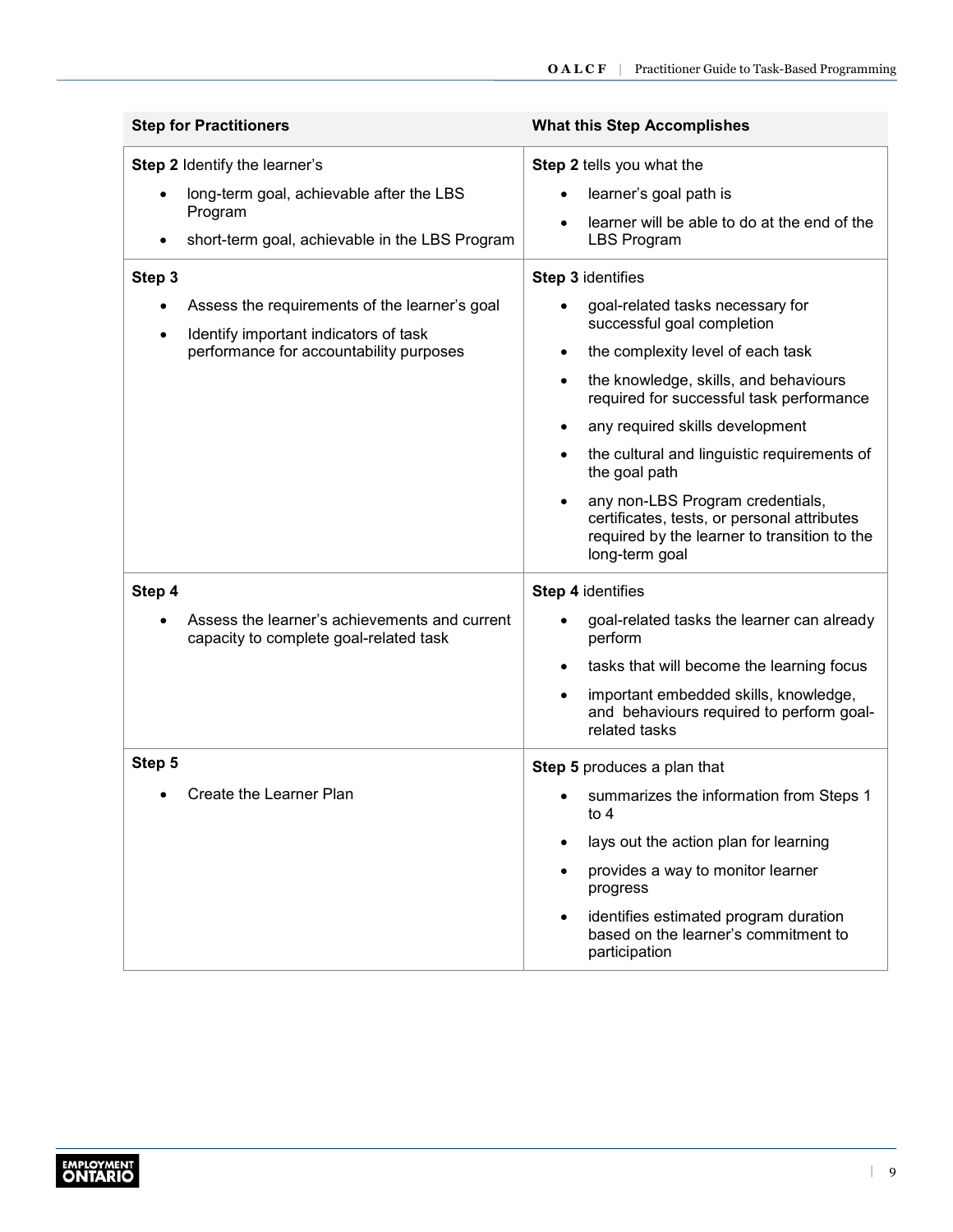# <span id="page-11-0"></span>Selecting or developing tasks

When you are selecting or developing tasks for curriculum planning or assessment purposes, ask the following key questions:

- *"Does this task make sense for this learner, given all that I know about this person's background, culture, present life situation, and current abilities*?"
- *"Does a clear connection exist between this task and the learner's chosen goal path*?"
- *"Does this task represent a significant chunk of learning*?"
- *"Can this task be broken down into a number of smaller tasks for program planning*?"
- *"Are all the individual tasks necessary for goal completion at the appropriate level of complexity for this learner*?"
- *"Given what I know about this learner, will she or he be able to perform this task within the timeframe he or she has committed to the program*?"

#### **Selecting a task**

Sources that can help you select appropriate tasks include

- your own bank of resources that contains task-based activities related to particular goals
- previously developed LBS Program materials and resources that support specific goals of further education and training, employment, or independence
- independent research that answers the question "*What do people need to be able to do to be successful in (a particular area)?*"

#### **Developing a task using the Curriculum Framework**

Practitioners can use the curriculum framework to

- develop a task
- help point to the embedded knowledge, skills, and behaviours for successful task completion

Illustrated below is one approach to developing a task.

**Step 1: Consider the learner's goal.** The learner's long-term goal (goal path) and short-term goal (what the learner will learn to do as a result of participating in the LBS Program) work together to shape the particular tasks, competencies, and knowledge, skills, and behaviours that will become the focus of the learner's program.

> **Instructor**: A learner has identified Secondary School Credit as her goal path. She has told me that her short-term goal is to "perform tasks related to success as a student in Secondary School Credit."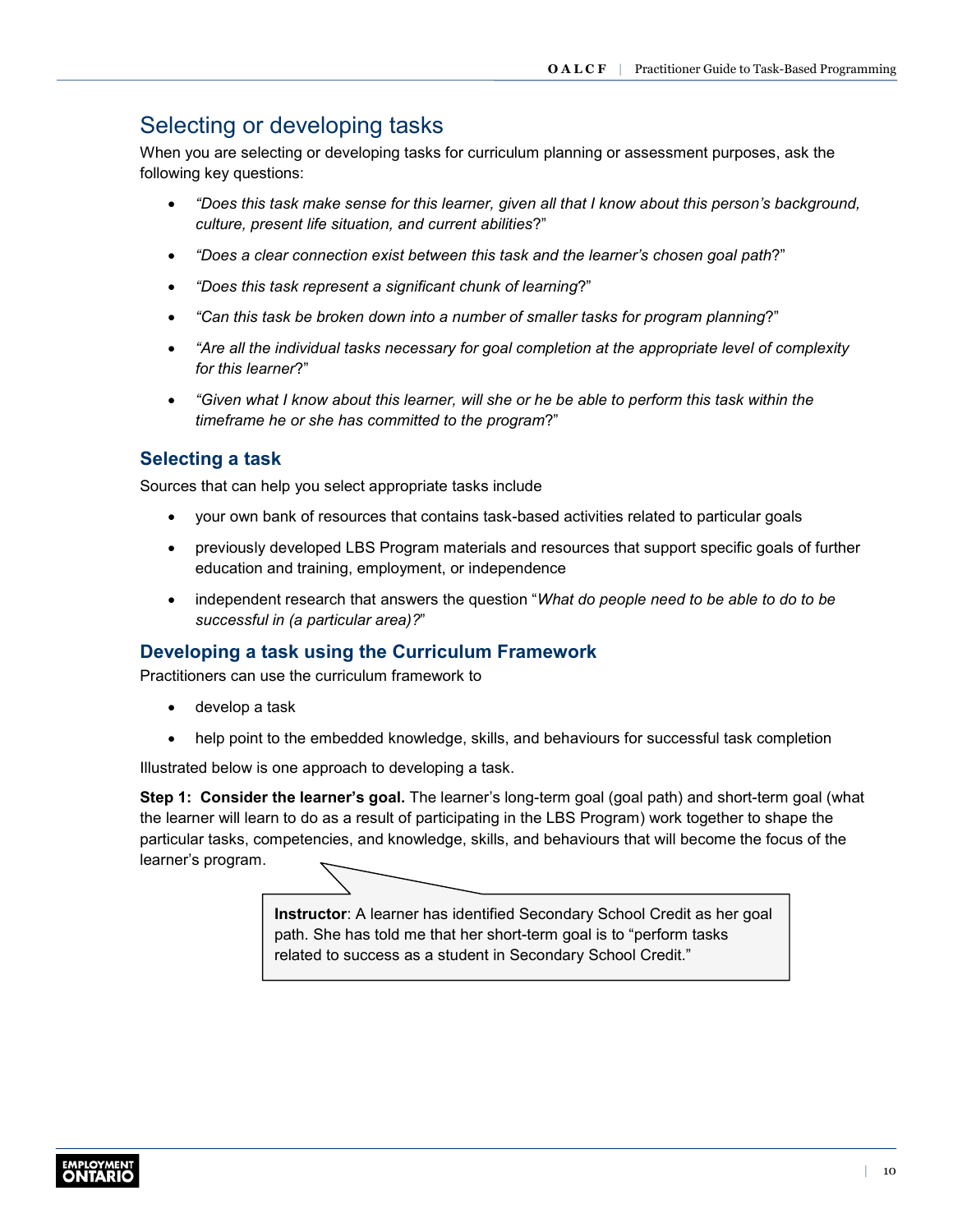**Step 2: Consider the learner's performance on tasks.** Through initial assessment, you will gain some understanding of the knowledge, skills, and behaviours a learner brings to the LBS Program, and this understanding tells you what levels of tasks are appropriate for the learner.



**Step 3: Identify the primary competencies** that are associated with goal completion. All competencies are necessary for success in whatever goal path the learner chooses. However, while all competencies are important, they are not all involved in every goal-related task. Furthermore, for those competencies involved in specific goal-related tasks, not all are of equal importance. Based on the requirements of the task, certain competencies will be more critical to overall success than others. You will, therefore, want to look first at the competencies that are most strongly linked to successful goal completion.

Review the six competencies and select those that clearly have a strong connection to the learner's goal. As learners move closer either to goal completion or to transitioning to the next steps, integrated tasks will likely become more complex and include two or more of the following OALCF competencies:

- *A. Find and Use Information*
- *B. Communicate Ideas and Information*
- *C. Understand and Use Numbers*
- *D. Use Digital Technology*
- *E. Manage Learning*
- *F. Engage with Others*

The questions to ask are

- "*Which of these competencies play a strong role in achieving goal completion or transition?*"
- "*What is the appropriate level of task complexity for this learner?*"

**Instructor**: The learner is extremely shy and tends to avoid talking with others. Since credit programming is increasing its emphasis on group work, tasks related to *Competency B. Communicate Ideas and Information* and *Competency F. Engage with Others* would be a good starting point. We will begin with tasks at OALCF Level 1.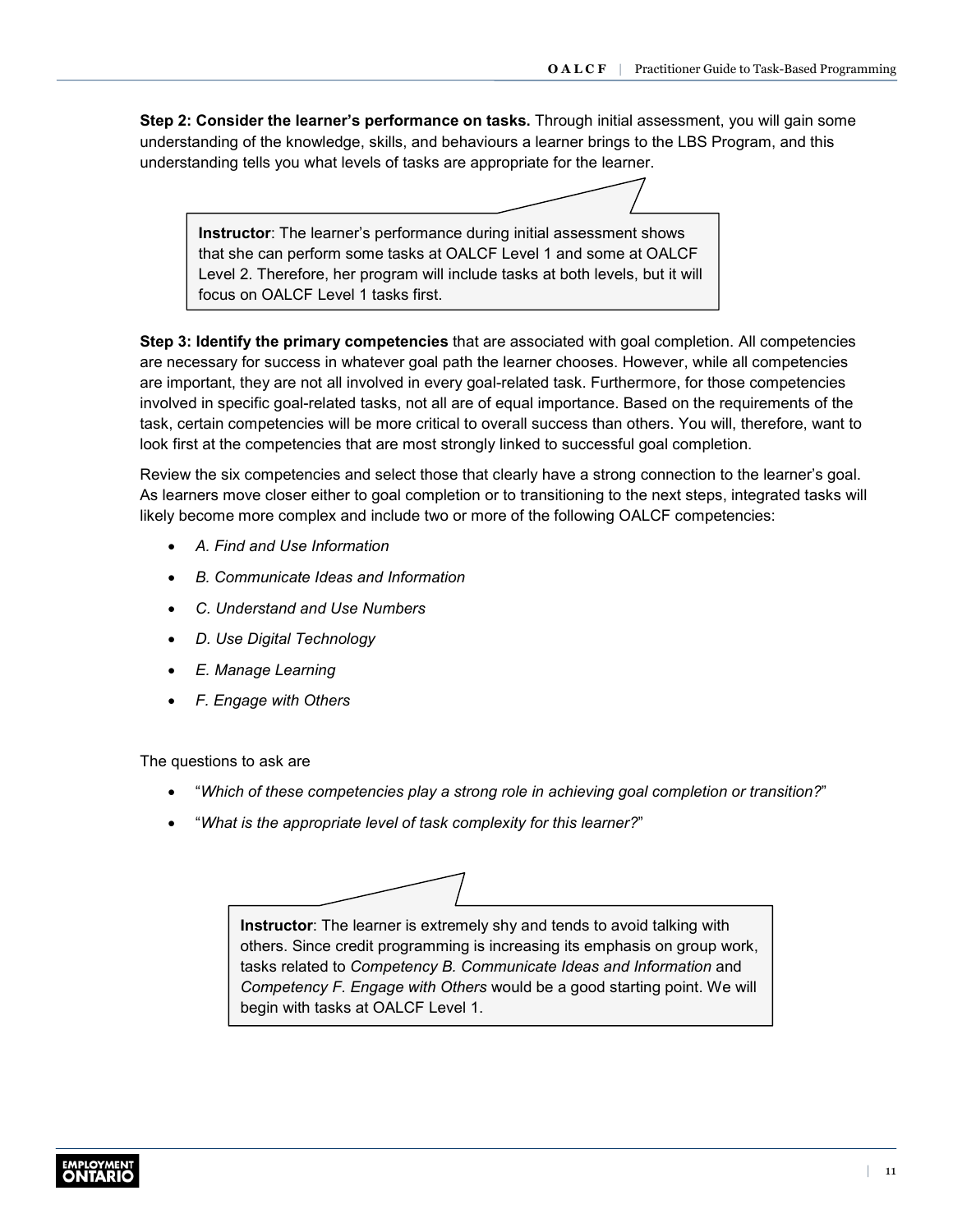#### **Step 4: Select a task group**

Having identified one or more competencies, choose one competency to start with and examine the task groups that accompany it. The question to ask is, "*Which of these task groups are clearly related to the learner's goal completion*?" The answer to that question will help you select a particular task group, setting the stage for designing a task.



**Step 5: Consult the curriculum framework** to learn more about the tasks for the task group *Interact with others* at Level 1. The introduction to *Competency B. Communicate Ideas and Information* provides an overview for three Levels of the task group *Interact with others* and describes how tasks from that group are used in the real world. This description helps confirm the connection between the task group and what is needed for goal completion. The *indicator overview* along with *example tasks* and the *supplemental tasks* provide ideas for the kinds of tasks you can develop.

> **Instructor**: The Introduction to *Competency B. Communicate Ideas and Information* states that the task group *Interact with others* examines the ways in which adults come together to exchange information, explain and discuss ideas, and share opinions—confirming that I have made the correct connection between *interacting with others* and the learner's short-term goal.

The *Indicator Overview* for *Interact with others* is "participate in brief interactions to exchange information with one other person." This overview provides some insight into the appropriate nature of the task at OALCF Level 1—a brief interaction with one other person.

The interaction types described are appropriate OALCF Level 1 interactions exchange information, give instructions, provide directions, or state preferences. The learner and I think that the learner's task should deal with giving instructions.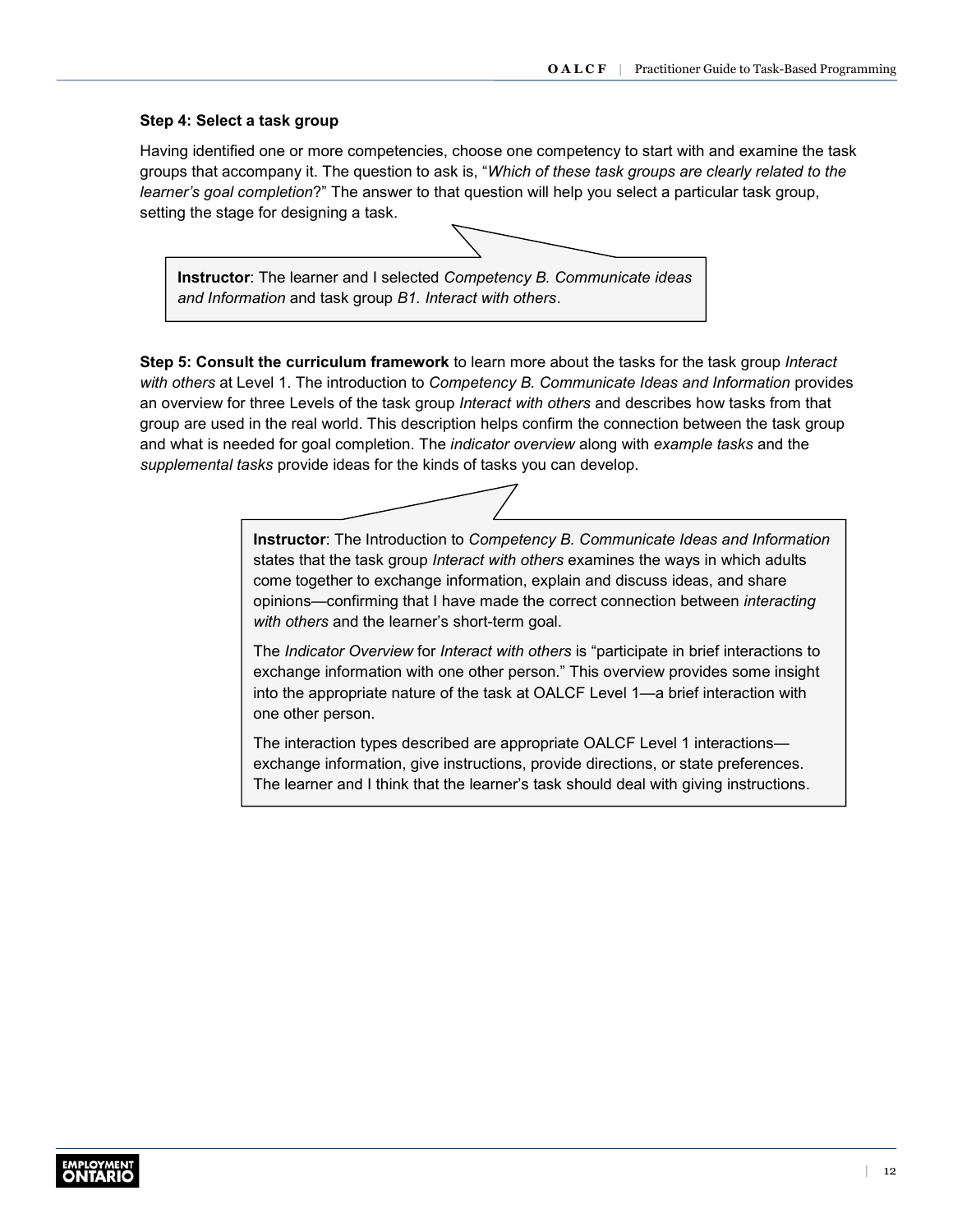**Step 6: Consult** *task descriptors* for criteria to determine the complexity level of the task. Examining the task descriptors at all three OALCF Levels increases your appreciation of the differences in task complexity and helps ensure the task you are developing fits and stays within the appropriate criteria.

**Instructor**: The task descriptors provided key criteria for an OALCF Level 1 task: *Tell another learner how to get to the computer lab.* I know this task would be appropriate because it meets most of the criteria.

| Criteria                               | Met        | How do you know?                                                                                                          |
|----------------------------------------|------------|---------------------------------------------------------------------------------------------------------------------------|
| Scope of task is limited               | $\sqrt{ }$ | Directions involve a few simple steps such as, turn right, go<br>downstairs, turn left, and look for the sign on the door |
| Involves one other person              | $\sqrt{ }$ | Only one person is involved                                                                                               |
| Is brief                               | $\sqrt{ }$ | Task involves only a few directions                                                                                       |
| Addresses a familiar audience          | $\sqrt{ }$ | Learner knows the person                                                                                                  |
| Contains concrete and familiar content | $\sqrt{ }$ | Learner already knows how to get to the computer lab                                                                      |
| Has a highly explicit purpose          |            | Purpose is clear, but implied                                                                                             |
| Is informal                            | $\sqrt{ }$ | In real life, task would probably be part of a casual<br>conversation                                                     |

**STEP 7: Check performance descriptors** to identify what constitutes successful task performance and to increase your understanding of task complexity. Performance descriptors may also stimulate ideas for instructional activities.

**Instructor**: The performance descriptors gave me ideas for programming and assessment.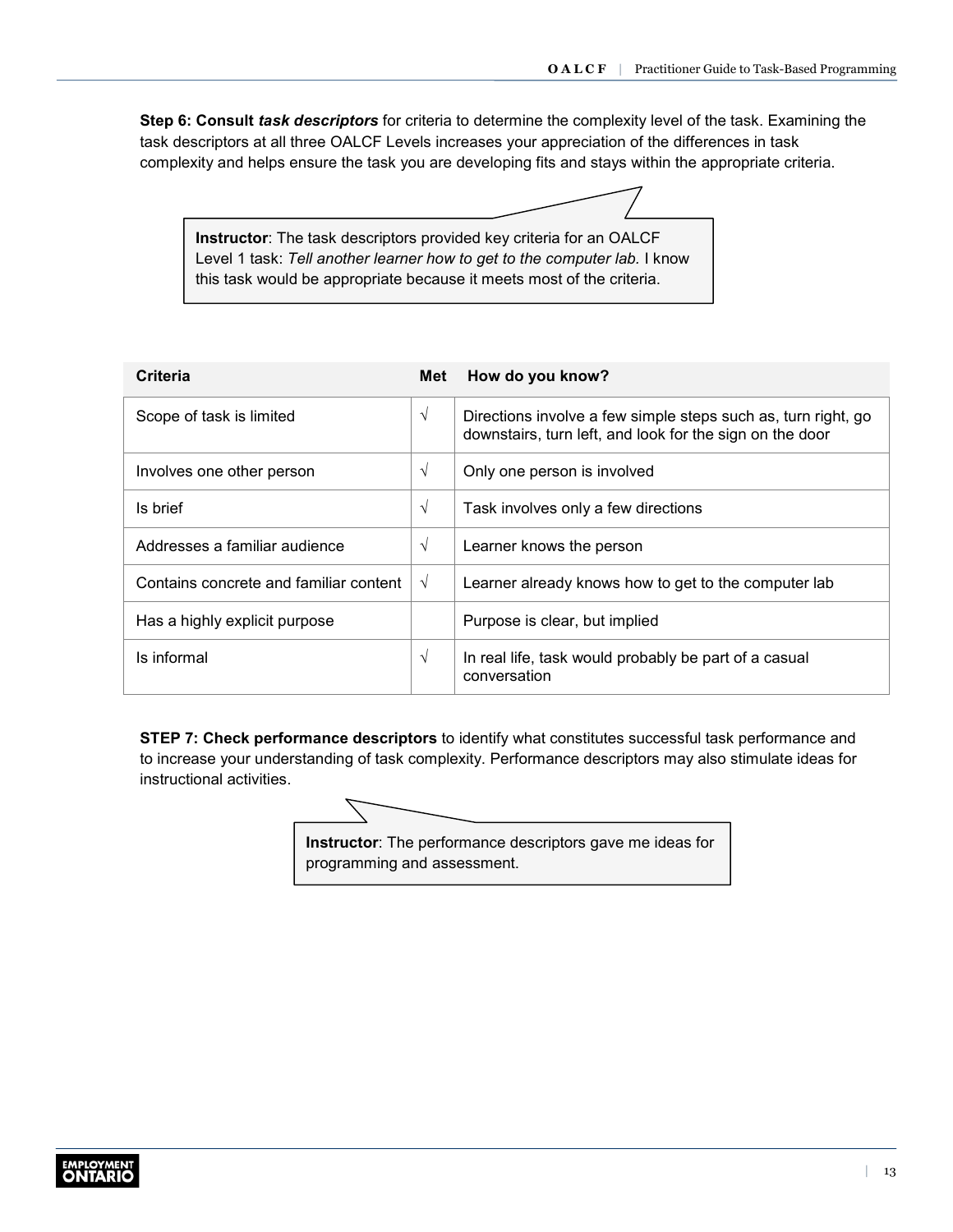| Task: Tell another learner how to get to the computer lab                                                                                                               |                                                                                                                                                                 |                                                                                                                                                                                 |
|-------------------------------------------------------------------------------------------------------------------------------------------------------------------------|-----------------------------------------------------------------------------------------------------------------------------------------------------------------|---------------------------------------------------------------------------------------------------------------------------------------------------------------------------------|
| <b>Performance Descriptors</b><br>The learner:                                                                                                                          | What to look for in the learner's<br>performance                                                                                                                | Instructional activities and<br>strategies (orally-based, as<br>much as possible)                                                                                               |
| Conveys information on<br>$\bullet$<br>familiar topics                                                                                                                  | Does the learner know how to<br>$\bullet$<br>get to the computer lab?                                                                                           | Brainstorm with learners to<br>$\bullet$<br>make a list of common<br>requests for directions.<br>Include locations within and<br>near the learning centre.                      |
| Shows an awareness of<br>$\bullet$<br>factors, such as social,<br>linguistic, and cultural<br>differences that affect<br>interactions in brief<br>exchanges with others | Can the learner adjust<br>$\bullet$<br>delivery to accommodate<br>differences? For example,<br>can she use some new terms<br>or change the pace of<br>delivery? | Discuss social, cultural, and<br>$\bullet$<br>linguistic differences to<br>consider when<br>communicating with others;<br>use role playing to model<br>differences.             |
| Chooses appropriate<br>$\bullet$<br>language in exchanges<br>with clearly defined<br>purposes                                                                           | Does the learner use a tone<br>$\bullet$<br>that shows interest and is<br>respectful?                                                                           | Ask the learner to observe<br>$\bullet$<br>her own and others'<br>interactions (in the cafeteria,<br>mall, etc.) and report back.                                               |
| Participates in short, simple<br>$\bullet$<br>exchanges                                                                                                                 | Can the learner engage<br>$\bullet$<br>comfortably in simple, short<br>exchanges?                                                                               | Have the learner work with<br>$\bullet$<br>a partner on a pull-from-the-<br>hat Q&A exercise to<br>practice simple, short<br>exchanges.                                         |
| Gives short, straightforward<br>$\bullet$<br>instructions or directions                                                                                                 | Does the learner provide<br>$\bullet$<br>directions that follow a logical<br>sequence?                                                                          | Demonstrate the<br>$\bullet$<br>importance of sequence in<br>giving directions by using<br>good and poor examples.                                                              |
| Speaks or signs clearly in a<br>$\bullet$<br>focused and organized way                                                                                                  | Does the learner enunciate or<br>$\bullet$<br>sign clearly?                                                                                                     | Demonstrate the<br>$\bullet$<br>importance of clear<br>enunciation or signing by<br>using good and poor<br>examples; have the learner<br>read aloud or sign.                    |
| Repeats or questions to<br>confirm understanding                                                                                                                        | Does the learner have ways<br>to clarify directions if the<br>classmate asks questions?                                                                         | Brainstorm with learners to<br>$\bullet$<br>identify strategies to confirm<br>understanding in daily<br>conversation. Use role-<br>playing to practise different<br>strategies. |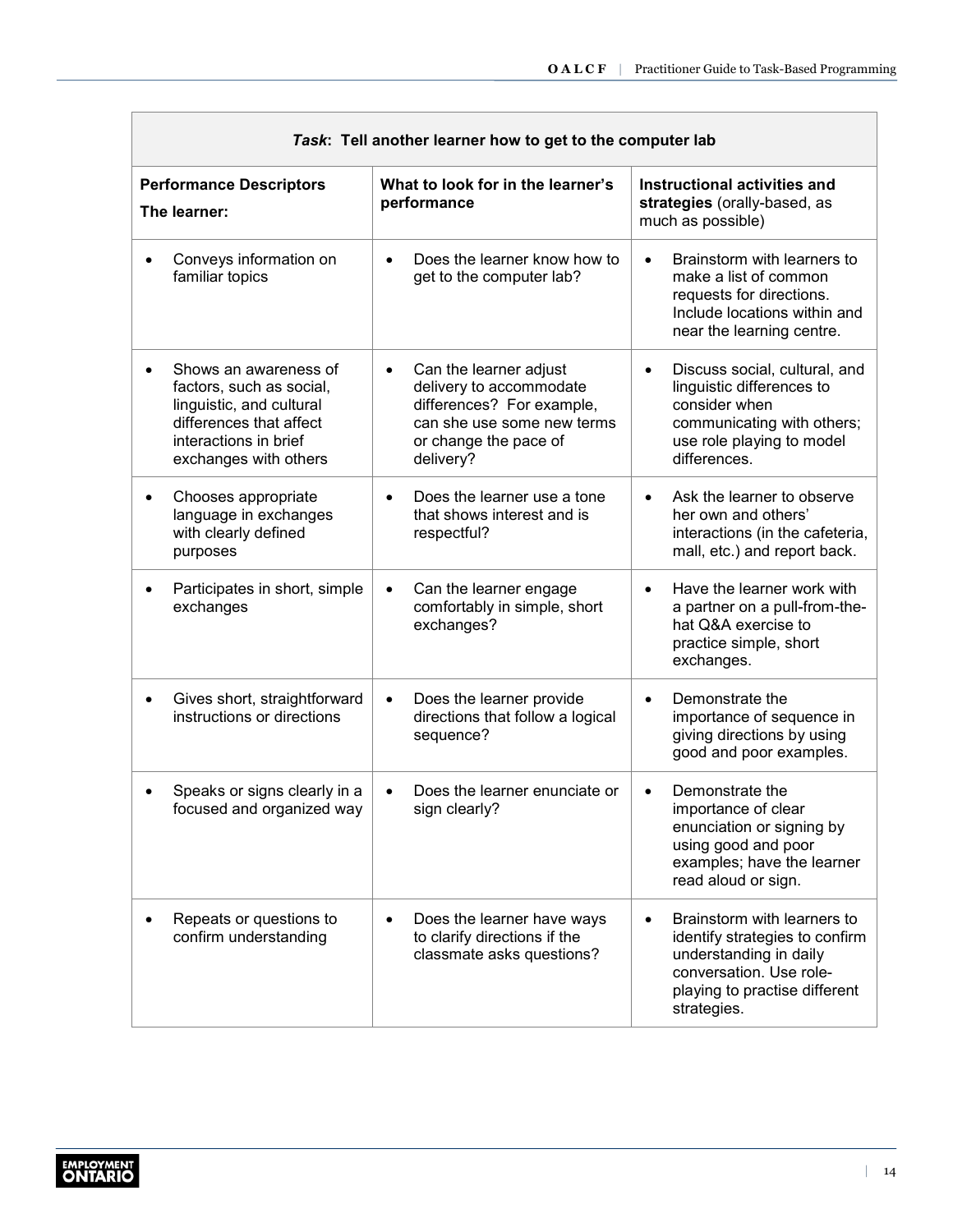<span id="page-16-0"></span>

| Task: Tell another learner how to get to the computer lab                                              |                                                                                                                                                                                                        |                                                                                                                                                                                                                                                           |
|--------------------------------------------------------------------------------------------------------|--------------------------------------------------------------------------------------------------------------------------------------------------------------------------------------------------------|-----------------------------------------------------------------------------------------------------------------------------------------------------------------------------------------------------------------------------------------------------------|
| Uses and interprets non-<br>verbal cues, such as body<br>language, facial<br>expressions, and gestures | Does the learner respond to<br>$\bullet$<br>body language or facial<br>expressions?<br>Can the learner explain<br>anything she notices about<br>other people's body language<br>or facial expressions? | Use photos or TV clips<br>$\bullet$<br>without sound to help<br>learners interpret facial<br>expressions and gestures.<br>Have learners develop<br>$\bullet$<br>vocabulary to describe<br>expressions and try a<br>simple emotional<br>intelligence quiz. |

#### **Helping you select and develop tasks**

The Curriculum Framework and other OALCF tools provide a number of important supports for a taskbased program. You can access most of these resources from the "Understanding the Curriculum Framework" page of the OALCF website.

#### **1. Example tasks**

Example tasks have been developed for each task group within each competency in the curriculum framework. Example tasks

- illustrate how the indicators, task descriptors, and performance descriptors at each of three levels can be recognized within individual tasks
- are limited in scope and focus on one level of indicators
- represent end-of-level tasks

#### **How do example tasks help?**

When you select or create tasks, example tasks can help confirm decisions you have made about

- situating the task within the competencies and task groups
- the complexity level of the task
- locating similar or related tasks
- the relationship of the task to the goal path

#### **2. Supplemental tasks**

Supplemental tasks are additional tasks organized by culture and language (anglophone, Deaf, francophone, and Native), competency, and level of task complexity. These tasks describe what a learner can do within a Level. Included are notes on cultural considerations for each of the four cultural and linguistic groups. You can access *Supplemental Tasks for Practitioners* [\(http://www.tcu.gov.on.ca/eng/eopg/publications/OALCF\\_Supplemental\\_Tasks\\_Mar\\_11.pdf](http://www.tcu.gov.on.ca/eng/eopg/publications/OALCF_Supplemental_Tasks_Mar_11.pdf)) from the

"Understanding the Curriculum Framework" page of the OALCF website.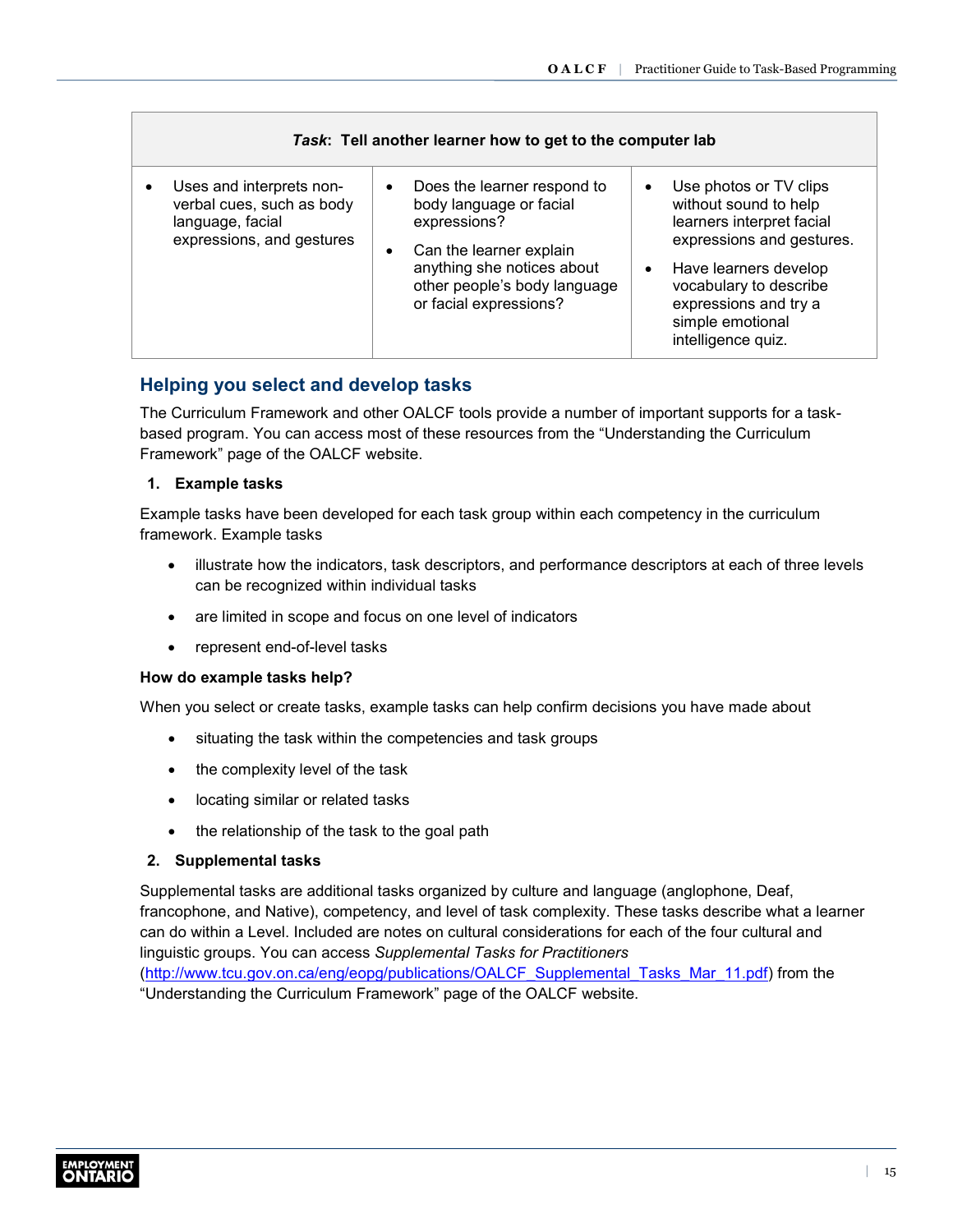#### **How do supplemental tasks help?**

When you are looking for additional ideas of tasks related to a competency, task group, complexity level, or cultural group, supplemental tasks and notes on cultural considerations provide excellent guidance.

#### **3. Integrated tasks**

Integrated tasks are multi-layered tasks that involve a number of competencies, task groups, and tasks at various levels of complexity. However, an integrated task can easily be broken down into its component parts and tasks, each representing a significant chunk of learning.

Integrated tasks give learners practice in applying a wide range of skills, knowledge, and behaviours in ways that reflect authentic use. For example, an integrated task might be

- Plan a camping trip for the family
- Prepare for a job interview
- Put up a display in the local community centre to promote reading as a family
- Put together a portfolio of information to prepare for registering for an Apprenticeship program
- Prepare for a PLAR (Prior Learning and Recognition) assessment
- Create a filing system for organizing household bills and important papers

Because of the multi-layered and multi-tasked nature of integrated tasks, it is a very complex undertaking to level and assess them in a standardized way. They can, however, still play a very important role in making learners feel more confident that they are making progress or are ready to exit their literacy programs and transition to their next steps.

#### **How do integrated tasks show learner progress?**

Integrated tasks can be used throughout the learner's program as a means of organizing learning and of recognizing progress. The various components inherent in integrated tasks can be separated to reveal the smaller, individual tasks involved; these individual tasks can then become the focus of day-to-day training. An integrated task that is comprised of smaller tasks plus related learning activities is a learnerfriendly way to outline the program elements of the Learner Plan. The learner's ability to perform an integrated task related to his or her short-term goal is a strong indicator of successful goal completion and the learner's readiness to transition.

For some learners, particularly learners who are struggling with tasks at the lowest levels and who need to focus primarily on building a foundation of skills, tasks reflecting the short-term goal and goal completion can be simple tasks that can be broken down into component parts for the purpose of focusing on skills development.

#### **4. Integrated tasks by goal path**

Real-world tasks are not always simple, single-focused activities. Many tasks call upon a number of competencies and task groups in combination for successful learner performance. Five examples of how integrated tasks can be put into action for all goal paths are accessible from the "Purpose of the OALCF" page of the OALCF website. These *Integrated Tasks by Goal Path*

[\(http://www.tcu.gov.on.ca/eng/eopg/publications/OALCF\\_integrated\\_tasks\\_Mar\\_11.pdf](http://www.tcu.gov.on.ca/eng/eopg/publications/OALCF_integrated_tasks_Mar_11.pdf)) provide meaningful examples of how tasks can be mapped to the competencies and task groups in the curriculum framework for the purpose of developing instructional activities in a task-based program. They also show how various task groups from different competencies work together in an integrated way.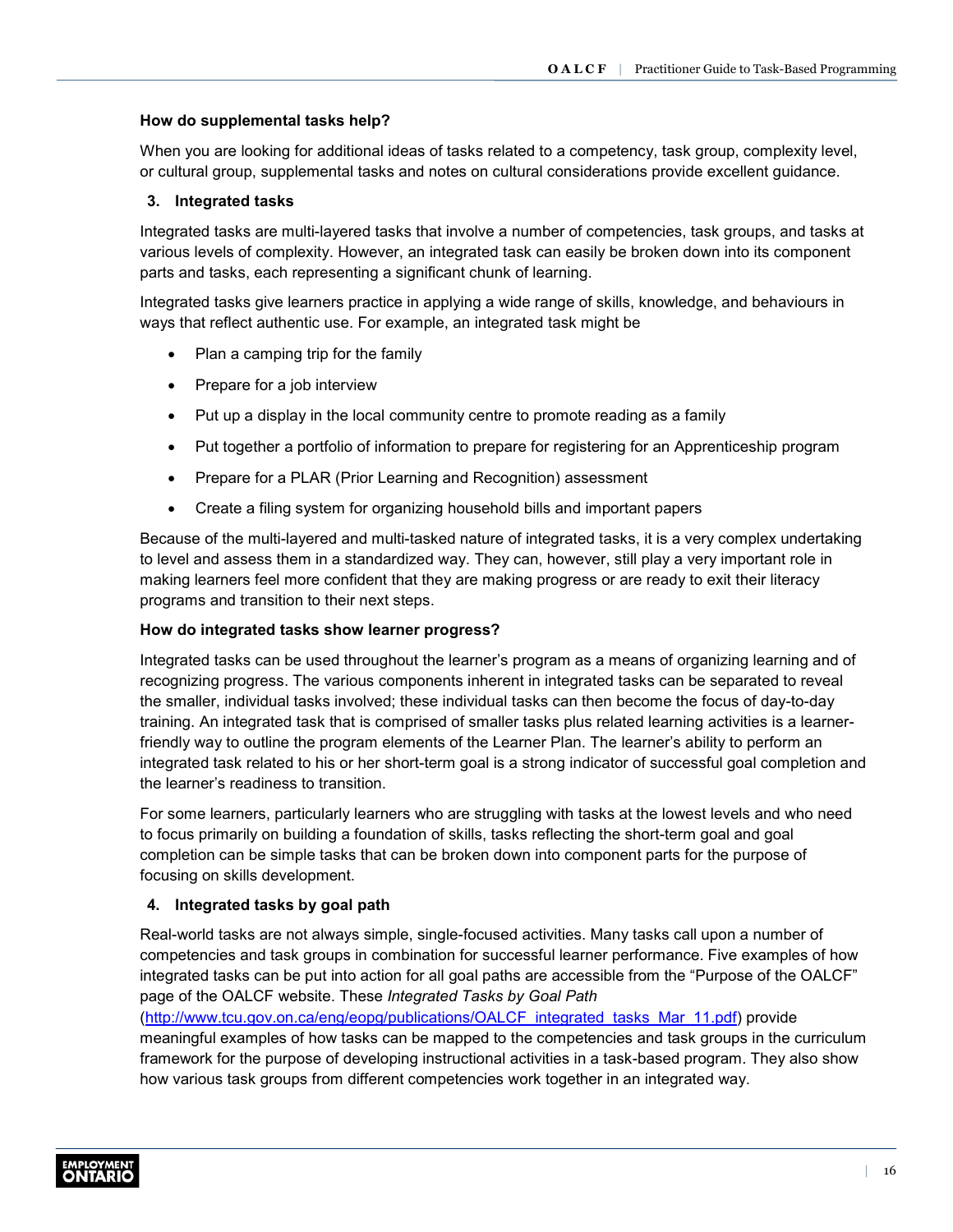<span id="page-18-0"></span>Each of the five integrated tasks by goal path has an introduction, a description of the primary competency and task group involved, related competencies and task groups, and suggested activities.

#### **5. Milestone tasks**

Milestone tasks will be ready for use in 2012. They will serve as a key indicator of learner progress towards goal completion for accountability purposes. For this reason, milestone tasks and the accompanying assessment activities will be standardized. Practitioners and learners will work together at the outset of the program to choose which milestone tasks the learner will perform to demonstrate progress towards achieving her or his stated goal. The selected milestone tasks will be included in the Learner Plan and will be one factor that informs program planning.

#### **How will milestone tasks help?**

Milestone tasks will provide practitioners with a fair, meaningful, and understandable way to assess and communicate learner progress towards goal completion. Task-based programming will provide learners with daily practice and preparation for this type of assessment.

# Delivering integrated training

No one right way to approach content planning and program delivery exists in the LBS Program. The following diagram, however, suggests several possible components and one approach to sequencing events in the delivery of a task-based program. This diagram is intended to stimulate ideas; it is not meant to be prescriptive. In this example, the learner has established a short-term goal and the practitioner and learner have agreed on a task to focus on for training.



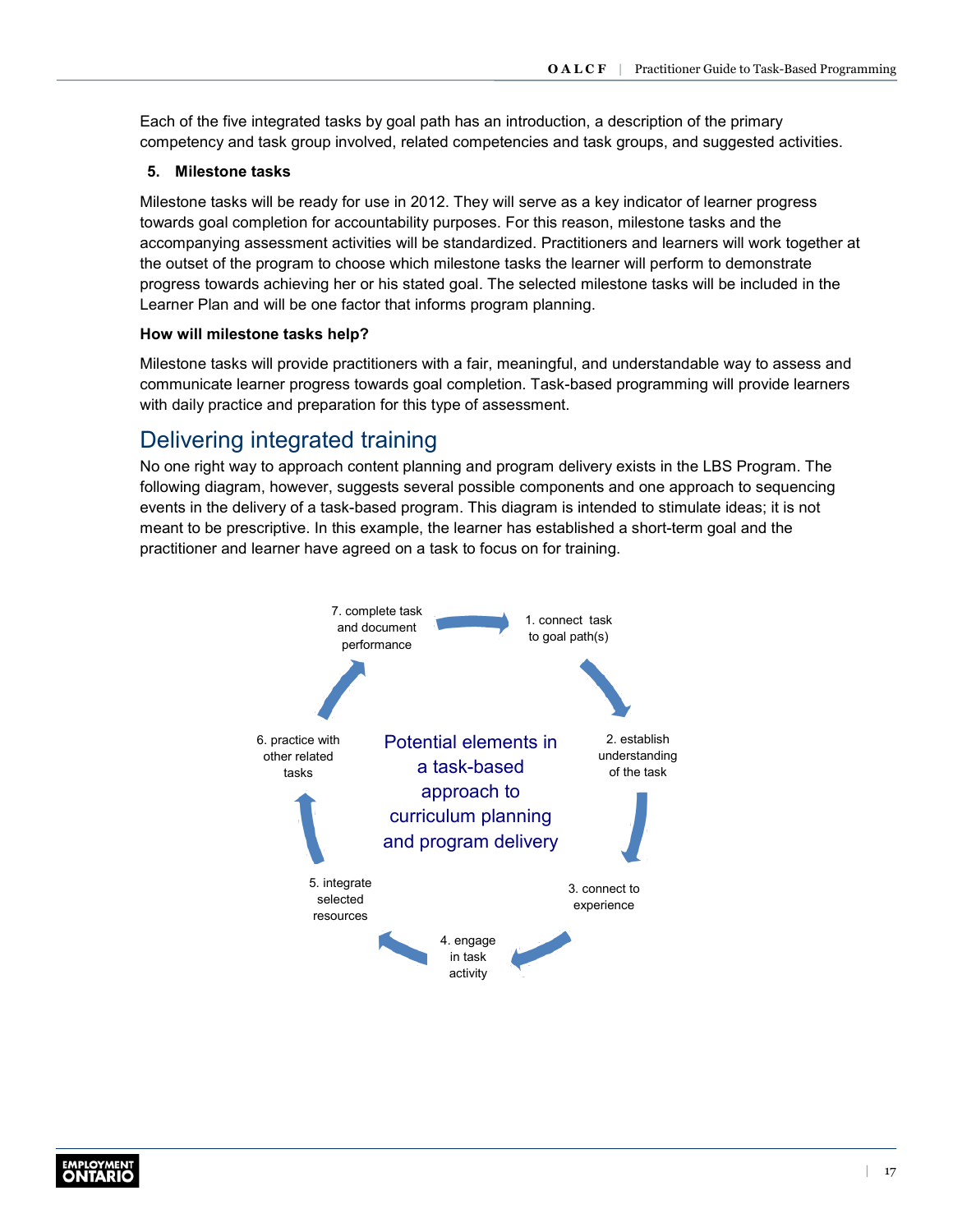#### <span id="page-19-0"></span>**Dealing with other learner requirements**

As identified in the goal-directed assessment process, a learner may have other requirements for successfully transitioning beyond literacy programming—requirements that are outside the LBS service provider's control. For example, obtaining a driver's license may be a requirement for the learner's goal to work in the transportation industry; however, obtaining the license is beyond the mandate of the LBS Program and is not included in the understanding of goal completion.

The Learner Plan, however, will reference the recommended action so that any necessary referrals or service coordination can take place while the learner attends the LBS Program. Furthermore, the Learner Plan will document any actions taken or referrals made by the service provider regarding the additional requirements. Although service coordination is an important measure of program effectiveness, it is not a measure of goal completion.

# How Do You Assess Learner Progress in a Task-Based Program?

In a task-based program, practitioners will want to determine whether or not learners can use the skills and competencies developed in the LBS Program by having the learners complete real-life tasks related to their goals. Task-based assessment results in a measurable performance or product. *Selected Assessment Tools*

[\(http://www.tcu.gov.on.ca/eng/eopg/publications/OALCF\\_Selected\\_Assessment\\_Tools\\_Mar\\_11.pdf](http://www.tcu.gov.on.ca/eng/eopg/publications/OALCF_Selected_Assessment_Tools_Mar_11.pdf)), accessible from the "Linking Assessment to the OALCF" page of the OALCF website, will provide you with numerous examples of task-based assessment tools.

# Using milestone tasks

MTCU is currently developing progress indicators, or *milestone tasks*, for goal completion. Goal completion means that learners have achieved everything that they have identified on their LBS Learner Plan. The Learner Plan reflects what is relevant both to the individual needs of each learner and to her or his goal requirements for employment, further education and training, or independence.

Milestone tasks will provide the learner and practitioner with concrete information about learner progress toward identified goals. The tasks will

- reflect three levels of task complexity for each goal path
- reflect end-of-level performance
- appear on the Learner Plan

Learners will not be expected to perform every milestone task; they will only perform those tasks that are appropriate to their goal path and reflect what they need to focus on in the LBS Program. Furthermore, milestone tasks are not intended to become the sum total of a learner's program; instead, they are intended to support program delivery by informing instructional content and by providing common criteria for tracking learner progress.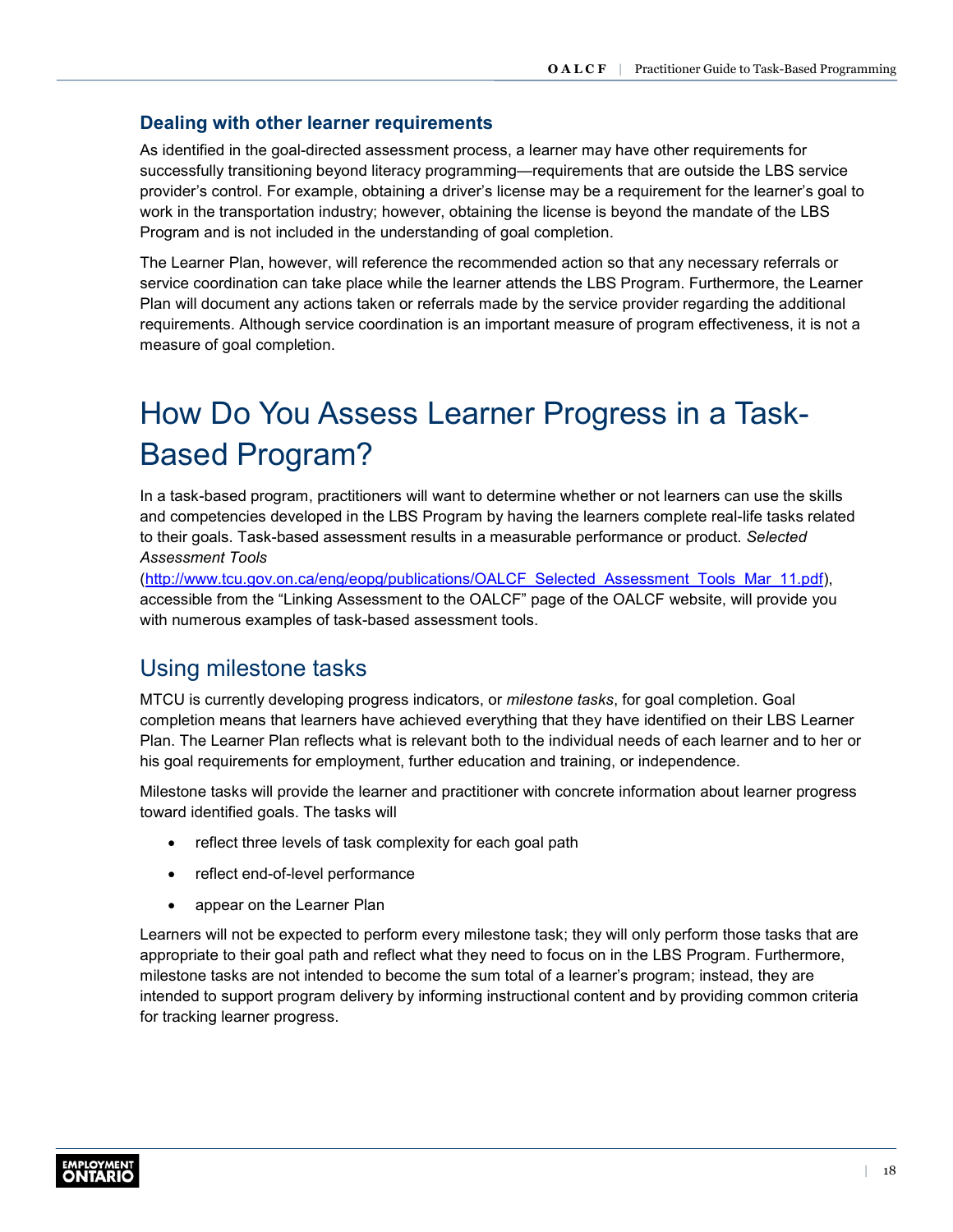<span id="page-20-0"></span>Selected for each learner, milestone tasks will also serve as indicators of learner progress towards goal completion on EOIS CaMS, the tool that LBS service providers will use for active case management to track the needs, programs, supports, attainments, and outcomes of literacy learners.

# Understanding Task-based and Skills-based Approaches to Literacy Programming

The 1998 *LBS Working with Learning Outcomes Validation Draft*<sup>2</sup> helped you understand the development of literacy skills in three domains across the five LBS Levels that corresponded to the Ontario Curriculum grades 1 – 9. For internal purposes, practitioners will continue to find the LBS "Learning Outcomes" and the "Matrix" useful for a common understanding of skills development. The new Curriculum Framework within the OALCF, however, provides you with a way to understand and track a learner's progress towards goal completion, based on the performance of tasks related to the learner's goal.

While skills development remains a critical component of LBS programming, the shift in accountability practices emphasizes the learner's ability to demonstrate increases in literacy use. To adequately support this increased emphasis on task performance, some LBS programs will require changes in their approach to literacy instruction. To identify areas where improvements can occur, you can review the following descriptions of task-based and skills-based approaches to literacy programming and then evaluate your program's current practices. The goal is to identify what your agency's current practices look like and, where necessary, to determine how to bring current practices into closer alignment with a task-based approach.

# Program processes reflecting a predominantly task-based or a skillsbased approach

| In a task-based approach                                                                                                                                                                                                                                                                                                                                                                                                                                                  | In a skills-based approach                                                                                                                                                                                                                                                                                                                                                                                       |
|---------------------------------------------------------------------------------------------------------------------------------------------------------------------------------------------------------------------------------------------------------------------------------------------------------------------------------------------------------------------------------------------------------------------------------------------------------------------------|------------------------------------------------------------------------------------------------------------------------------------------------------------------------------------------------------------------------------------------------------------------------------------------------------------------------------------------------------------------------------------------------------------------|
| • A learner is assessed at intake, first using a<br>range of task-based assessment tools and<br>activities, such as demonstrations, and<br>secondly, where necessary, skill-based<br>activities that may involve math problems,<br>a reading comprehension exercise, and a<br>writing sample. Initial assessment provides<br>an understanding of the learner's ability to<br>use existing literacy skills and<br>competencies at particular levels of task<br>complexity. | $\bullet$ A learner is assessed at intake to<br>determine current skills and abilities.<br>Assessment tools and methods may<br>include demonstrations, math worksheets,<br>a reading comprehension exercise, and a<br>writing sample. The learner's skills in<br>reading, writing, and math are identified<br>using LBS Levels. Initial assessment<br>provides an understanding of what skills a<br>learner has. |
|                                                                                                                                                                                                                                                                                                                                                                                                                                                                           |                                                                                                                                                                                                                                                                                                                                                                                                                  |

<sup>&</sup>lt;sup>2</sup> Working with Learning Outcomes: Validation Draft; Literacy and Basic Skills Section, Workplace Preparation Branch, Ministry of Training, Colleges and Universities, October 1998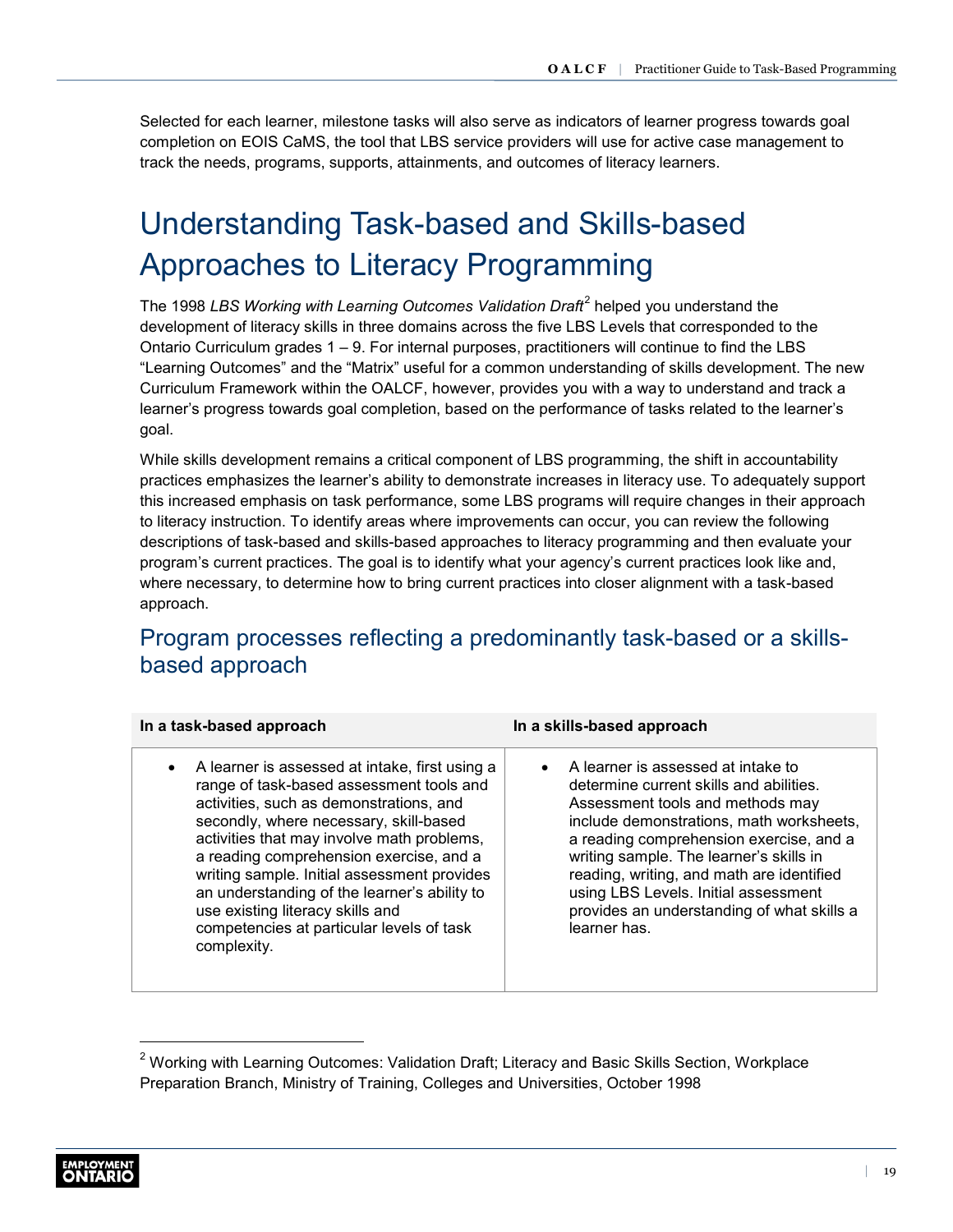|           | In a task-based approach                                                                                                                                                                                                                                                                                                                                                                                                 | In a skills-based approach                                                                                                                                                                                                                                                                                                                              |
|-----------|--------------------------------------------------------------------------------------------------------------------------------------------------------------------------------------------------------------------------------------------------------------------------------------------------------------------------------------------------------------------------------------------------------------------------|---------------------------------------------------------------------------------------------------------------------------------------------------------------------------------------------------------------------------------------------------------------------------------------------------------------------------------------------------------|
|           | With practitioner assistance, a learner<br>identifies a goal path (long-term goal) and a<br>short-term goal for learning. The<br>practitioner then analyses the short-term<br>goal to identify the predominant<br>competencies involved, embedded tasks,<br>and levels of task complexity. The<br>practitioner looks for the embedded<br>knowledge, skills, and behaviours<br>necessary for successful task performance. | With practitioner assistance, a learner<br>$\bullet$<br>identifies long-term and short-term goals<br>for learning. Learner goals are analyzed to<br>identify the embedded skills and LBS skill<br>Levels.                                                                                                                                               |
|           | The practitioner works with the learner to<br>develop a Learner Plan that includes the<br>short-term goal and specific tasks<br>necessary for goal completion.                                                                                                                                                                                                                                                           | The practitioner works with the learner to<br>$\bullet$<br>develop the Learner Plan that includes the<br>learner's short-term goal and the LBS<br>Levels of the skills required to achieve the<br>goal.                                                                                                                                                 |
| $\bullet$ | Content planning begins and ends with<br>goal-related tasks. Daily learning activities<br>are selected or created to support the<br>development of the knowledge, skills, and<br>behaviours required by each particular task<br>and other similar tasks at the same or<br>lower complexity level. Additional goal-<br>related tasks are included for practice.                                                           | Content planning begins with the learner's<br>$\bullet$<br>starting point on the continuum of skills<br>acquisition and ends with skill levels<br>required by the learner's goal. Instructional<br>strategies and learning activities are based<br>on the learner's particular needs and the<br>practitioner's own bank of skill-building<br>resources. |
| $\bullet$ | The practitioner integrates selected<br>materials from a variety of sources to<br>develop necessary knowledge, skills, and<br>behaviours and to strengthen task<br>performance.                                                                                                                                                                                                                                          | For future demonstration development, the<br>$\bullet$<br>practitioner gathers sample and authentic<br>materials that are related to the learner's<br>goal and require reading, writing, or math.                                                                                                                                                       |
| $\bullet$ | Skill-building activities are introduced when<br>the lack of component skills interferes with<br>successful task performance. As quickly as<br>possible, the focus returns to the<br>performance of tasks and the learner<br>continues with task-based activities,<br>completing tasks until goal completion has<br>been achieved.                                                                                       | As the learner acquires the necessary<br>$\bullet$<br>skills, the practitioner introduces authentic<br>goal-related materials and task activities<br>that show the learner's increased skill<br>acquisition. Tasks are usually selected<br>based on their ability to showcase<br>particular discrete skills at particular levels.                       |
|           | The practitioner tracks progress through<br>ongoing assessment of the learner's<br>performance of goal-related tasks. As the<br>learner completes more complex tasks,<br>progress towards the requirements of the<br>goal become evident.                                                                                                                                                                                | The practitioner monitors skill acquisition<br>through ongoing assessment that may<br>include quizzes, tests, exams, and<br>demonstrations.                                                                                                                                                                                                             |
|           | Tasks related to the learner's goals<br>measure and track learner progress. Goal<br>completion is recognized when the learner                                                                                                                                                                                                                                                                                            | Demonstrations measure and track learner<br>progress. Results focus on the learning<br>outcomes in the demonstration activity and                                                                                                                                                                                                                       |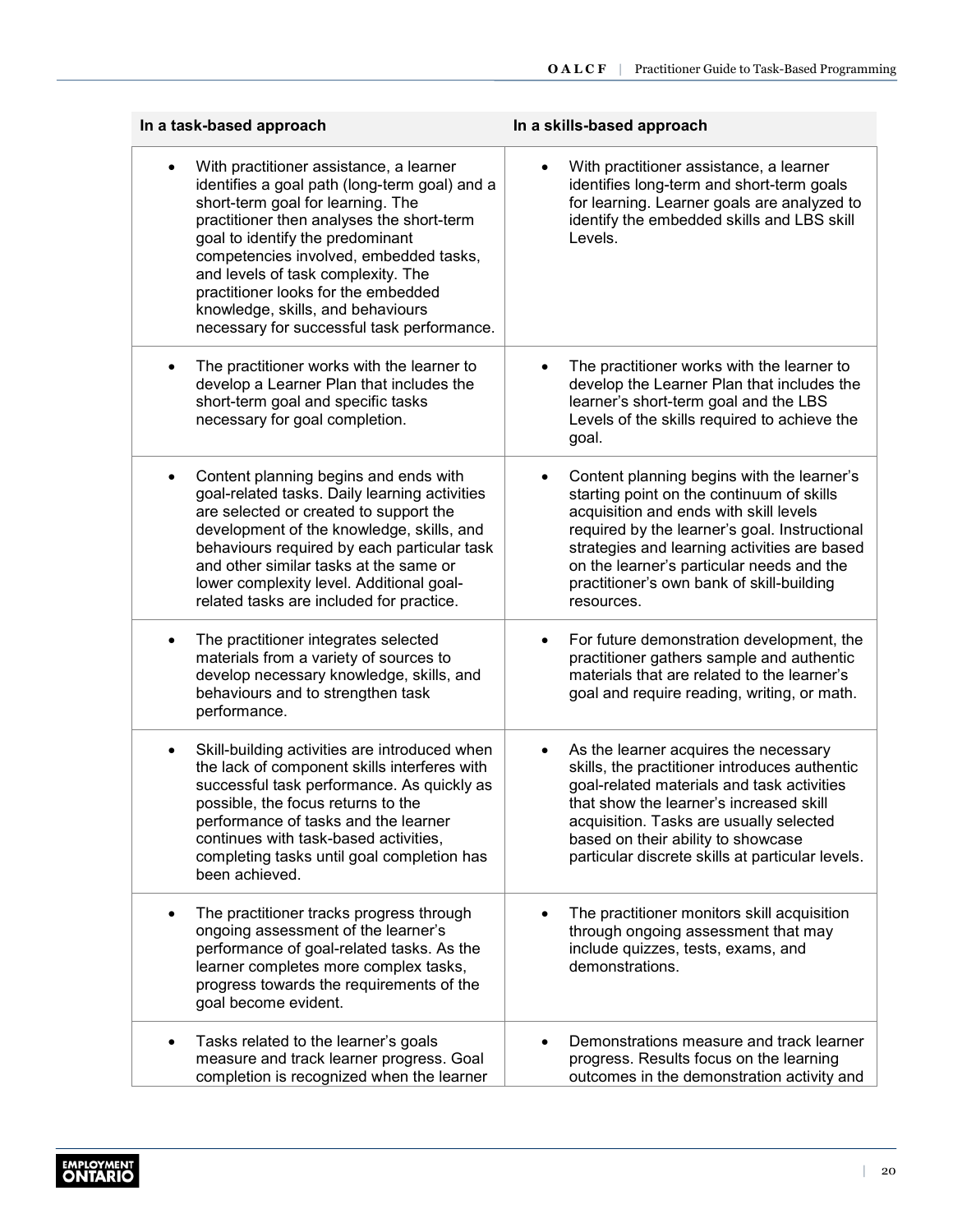<span id="page-22-0"></span>

| In a task-based approach                                                                                                                                                                                                  | In a skills-based approach                                                                                                                                                    |
|---------------------------------------------------------------------------------------------------------------------------------------------------------------------------------------------------------------------------|-------------------------------------------------------------------------------------------------------------------------------------------------------------------------------|
| can successfully complete all tasks<br>identified in her or his Learner Plan.<br>• In 2012, milestone tasks will be identified<br>by goal path and will provide a<br>standardized way to communicate learner<br>progress. | point to progress made within or across<br>LBS Levels. Goal completion is recognized<br>when the learner demonstrates skills at the<br>Levels identified on the Learner Plan. |

# Skills development within a task-based approach

Tasks are built on a solid foundation of component skills. Component skills, sometimes referred to as academic skills, are those discrete skills a learner acquires along a continuum of skills development. These skills build proficiency in, for example, reading, writing, or math. The "Matrix*"* in the "Appendix*"* of the *Working with Learning Outcomes Validation Draft* contains a collection of academic skills described across five LBS Levels.

Skills are integral to the successful performance of the multitude of tasks that adults carry out. In almost every situation, successful task performance is dependent upon some necessary background knowledge, a good understanding of expectations related to appropriate behaviours, and the mastery of the embedded skills. Skills and tasks are interdependent; they work hand in hand. Skills enable task completion; tasks enable goal completion.

### **Tasks or skills—which come first?**

In task-based programming, goal-related tasks always come first. As learners choose their goal path, task-based assessment reveals the kinds of tasks and levels of task complexity that will be part of the learner's program. Practitioners will select tasks that seem appropriate for the first steps. If the learner's performance on any task reveals a deficiency in embedded skills, the learner and you step back from the task to work on skills. You provide the necessary instruction and skill-building activities, but always point to how skills development positively affects how skills are used. It is always *task-to-skills-to-task*.

# Striking the right balance between tasks and skills

Choices regarding the appropriate amount of time to devote to skills development and task performance will vary from program to program. However, some factors that can affect your choices include

- the learner's goal path
- the learner's proficiency
- targeted programming

The **learner's goal path** reveals where the learner wants to go - or transition to - after his or her literacy program. For example, if the learner's long-term goal is related to Apprenticeship, Secondary School Credit, or Postsecondary, she or he will require particular concentration on skills development to be equipped for the demands of the next academic learning environment. Finding the right balance between skill-building and task-based activities for learners heading to further education and training will depend on the:

- level of background knowledge and skills the learner has already acquired
- knowledge and skills still to be acquired within the allotted time frame